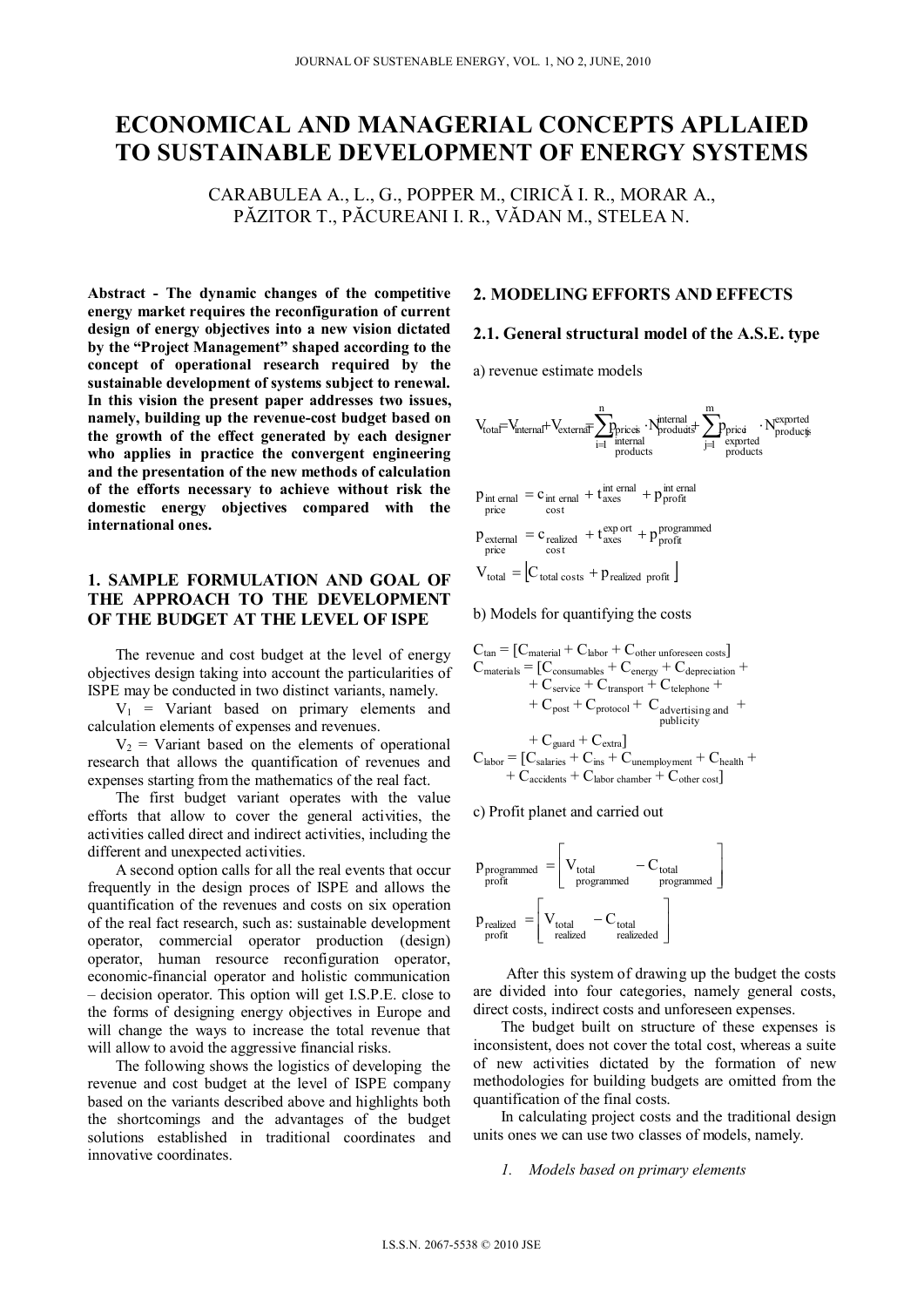





 The methods for determining the final price on performed activities and for achieved projects are mainly the following: the normative method, the standard-cost method, the cost -computer hour method the direct-cost method. These methods apply both to quantify the current activities and for forecasting the direct design forecast cost. It would be useful for the anticipatory cost methods to be the subject of a comprehensive study at the level of ISPE.

## **2.2. Operational research models structured on real events**

 The new structure model for calculating the revenuecost budget measured in operational research are the following calculating configurations:

a) Models for calculating the updated total and annual income

$$
\begin{aligned} \mathbf{V}_{\text{income}}^{\text{annual}} =& \Big[ \mathbf{C}_{\text{costs}}^{\text{total annual}} + \mathbf{p}_{\text{profit}}^{\text{annual}} \Big] \\ \mathbf{V}_{\text{total}}^{\text{updated}} =& \Big[ \mathbf{C}_{\text{total costs}}^{\text{updated}} + \mathbf{p}_{\text{total profit}}^{\text{updated}} \Big] \\ &\hspace{1.5cm}\text{income} \end{aligned}
$$

b) Models for calculating the total updated cost and the annual ones in operational research

$$
C_{\text{tac}} = \sum_{i=1}^{d^{\text{v}}} (1 + r_{\text{a}})^{-i} C_{\text{tan } i}; \qquad r_{\text{a}} = [r_{\text{d}} + r_{\text{i}} + r_{\text{r}}]
$$

where:

 $r_a$  = updated rate, which indicates a decrease in time of the value of money consists of the interest rate  $(r_d)$ , the inflation rate  $(r_i)$  and the risk rate  $(r_r)$ .

 $C_{tan i}$  = Total annual costs expressed in terms of efforts needed to achieve real events.

 The models to estimate the annual expenses in operational research can be synthetically presented as follows:

$$
C_{tan i} = [C_{DD} + C_{CC} + C_{PR} + C_{RU} + C_{EF} + C_{DC}]
$$
\n
$$
C_{DD} = \begin{bmatrix} C_{information} + C_{forecast activities} & + C_{risk + catastrophe} \\ \text{search} & \text{and analysed systems} & + \text{chaos} \\ \text{deles } + & + \text{Vert} & \text{water} \\ \text{fuels } + & \text{wait} & \text{computer} \end{bmatrix}
$$
\n
$$
C_{C} = \begin{bmatrix} C_{materials} & + C_{shorter} & + C_{study} \\ \text{fuels } + & \text{wait} & \text{computer} \\ \text{fuchs } + & \text{wait} & \text{computer} \end{bmatrix}
$$
\n
$$
C_{PR} = \begin{bmatrix} C_{innovation} & + C_{optimal operating} & + C_{quality of} \\ \text{fecomning} & \text{state of analyzed} & \text{products} \\ \text{methodes} & \text{system} \end{bmatrix}
$$
\n
$$
C_{RU} = \begin{bmatrix} C_{int, entire} & + C_{efficient} & + C_{working} \\ \text{furing} & \text{if a large} \\ \text{fusing} & \text{if a large} \end{bmatrix}
$$
\n
$$
C_{D} = \begin{bmatrix} C_{formation} & + C_{price} & + C_{strategy} \\ \text{funds} & \text{design} & \text{birtics} \end{bmatrix}
$$
\n
$$
C_{DC} = \begin{bmatrix} C_{training, manganese} & + C_{decision} & \text{design} & \text{of} \\ \text{taining, managers} & + C_{decision} & \text{design} & \text{of} \\ \text{as holders of} & \text{anticipato,ry management} \\ \text{of analysed units} & \text{units} \end{bmatrix}
$$
\n
$$
+ C_{developing, communication} \text{communicate in}
$$

 The models for calculating cost on real detailed events have the following mathematical structures:

$$
C_{\text{information}} = \sum_{i=1}^{n} N_{\text{searches}}^{\text{number of}} \cdot s_{\text{medium}}^{\text{salariu}} \cdot t_{\text{de}}^{\text{timpul}}
$$
\n
$$
C_{\text{forecast}} = \begin{bmatrix} C_{\text{exp} \space \text{lorative}} & + C_{\text{normative} \space \text{forecast}} \\ C_{\text{forecast}} & + C_{\text{bottom} \space \text{forecast}} \end{bmatrix} =
$$
\n
$$
= \begin{bmatrix} \text{Cost} \\ \text{ext}_{\text{study} \space \text{of}} & + \text{Costul} \\ \text{ext}_{\text{subtopumplement}} & \text{neg} \end{bmatrix}
$$
\n
$$
C_{\text{rise}} = \begin{bmatrix} p_{\text{enl}} \cdot E_{\text{nl}} + i_{\text{sp}} \cdot P_{\text{av}} \end{bmatrix} = \begin{bmatrix} 200p_{\text{ei}} \cdot t_{\text{av}} \cdot P_{\text{av}} + i_{\text{sp}} P_{\text{av}} \end{bmatrix}
$$
\n
$$
= \begin{bmatrix} 200p_{\text{ei}} \frac{t_{\text{f}}}{365} \cdot 0.25P_{\text{i}} + i_{\text{sp}} \cdot 0.25 \cdot P_{\text{i}} \end{bmatrix}
$$

where:

 $p_{ei}$  = price of power at national level (lei/ kWh),  $t_f$  = operating time of the system;  $p_{en}$ , = price of the not delivered power equal to 200 Pei;  $E_{nl}$  = not delivered power;  $i_{sp}$  = the specific investment to restore the installation destroyed by the aggressive risks;  $p_{av}$  = power on failure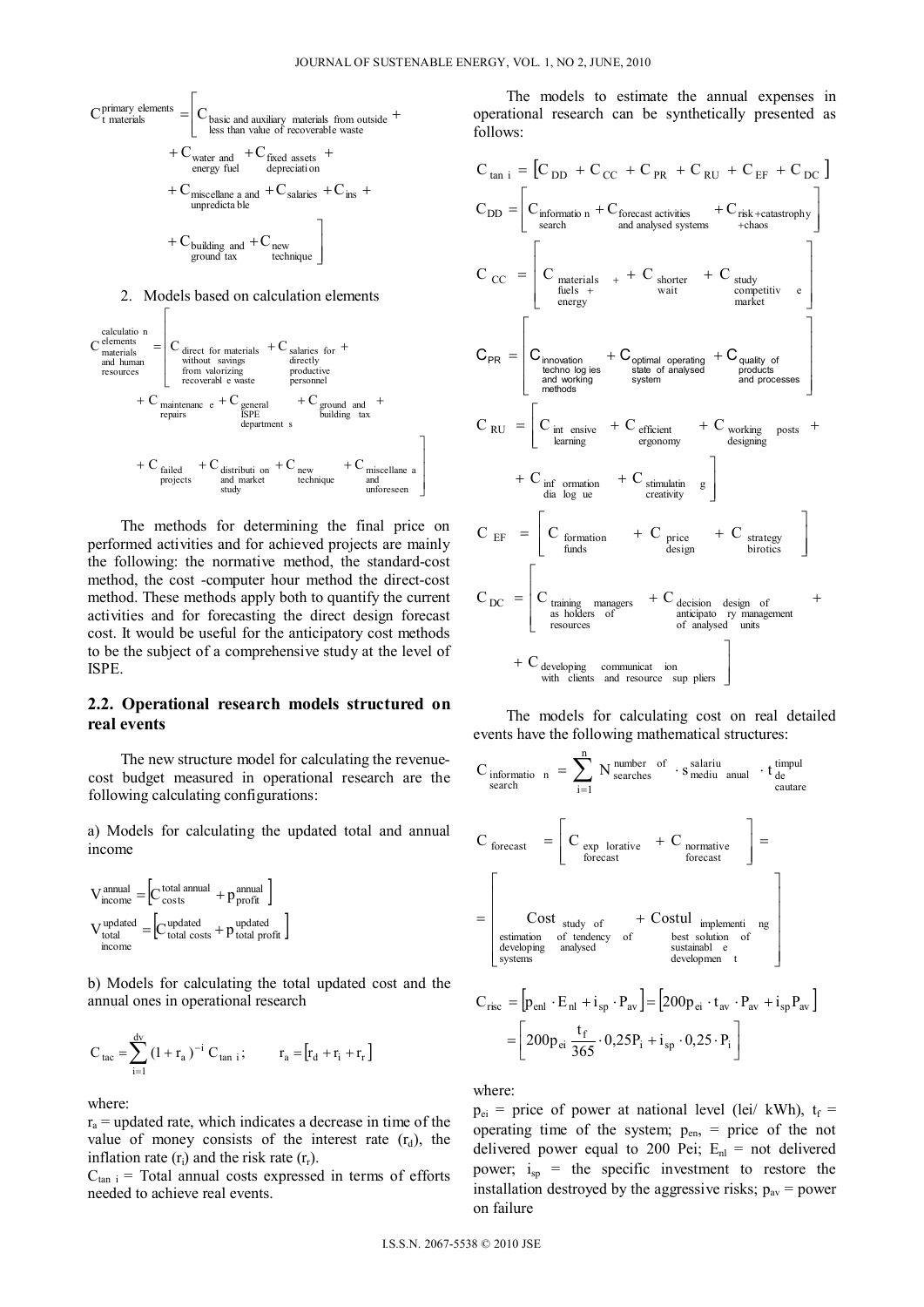If the failure power is  $(0.25 \text{ P})$ , the system should be prepared with sums of taking over the risk. If the power  $(p_{av})$  exceeds  $(0.25 \text{ P}_i)$  then the system undergoes the catastrophe phase, which can deteriorate into chaos when  $(P_{av} = P_i)$ . The other expenses of the new model called commercial efforts have in their structure the following calculation relations:

$$
C_{\text{fuel}+}^{\text{materials}~+}=\sum_{i=1}^{d}M_{\text{materials}~(i)}^{\text{various}}p_{\text{each}}^{\text{price of}}+\sum_{j=1}^{t}B_jp_j+\sum_{r=1}^{s}E_r p_r
$$

where  $B_i$  = types of purchased fuel;  $p_i$  = the differential price of the purchased fuel in the conditions of the circumstantial market favourable to the purchaser;  $E_r$  = purchased power;  $p_r$  = power tariff.

 The cost on the reduction of expectations is calculated as follows:



 Production costs are determined by means of the following operational models:





 The costs of intensive learning and the ergonomic ones are determined considering that every three years the entire human resource body reconfigures professionally. The costs of the significant economic and financial activities which are found in the actual design processes are calculated as follows:

$$
C_{\substack{formation\\funds}} = C_{\substack{c \text{rincrea} \sin g\\production\\in dynamics}} + C_{\substack{ensuming\\solaries in\\own funds}} + C_{\substack{quic ker increase\\of\text{ productivity than}\\initial \text{proticity}}
$$

 The management indicators that enable the application of this approach with a view of making up own funds have the following mathematical structures:

$$
i_{\text{production}}^p = \frac{P_{\text{production}}^{\text{designed}}}{P_{\text{production}}^{\text{realized}}} > i_{\text{salaries}}^{\text{fs}} = \frac{F_{\text{fund}}^{\text{salaries}}}{F_{\text{fund}}^{\text{salaries}}} > i_{\text{ind}}^{\text{fs}} = \frac{F_{\text{fund}}^{\text{salaries}}}{F_{\text{fund}}^{\text{salaries}}} > i_{\text{Number of employees}}^{\text{NA}} = \frac{N_{\text{2007}}^{\text{employees}}}{N_{\text{2006}}^{\text{employees}}}
$$

$$
i_{p_m}^{P_m} = \frac{P_{productivity\ 2007}^{labor}}{P_{productivity\ 2006}^{labor}} > i_{average}^{S_m} = \frac{S_{salary\ 2007}^{average}}{S_{salary\ 2006}^{average}}
$$

Hence:  $i_p^P > i_{sf} > i_{M}^{NA}$ ;  $i_{p_m}^{P_m} > i_{sm}$  $i_p^P > i_{sf} > i^{NA}$ ;  $i_{p_m}^P > i_{sm}$  = diferences enabling the creation of the funds of the examined units.

 The costs for the design of the prices of the designed products are determined by the relations:

$$
p_{\text{price}}^{\text{int email}} = \frac{C_{\text{tac}}}{g_i N_p \cdot dv} + t_{\text{axes}}^{\text{internal}} + p_{\text{profil}}^{\text{internal}};
$$
  

$$
p_{\text{price}}^{\text{export}} = (p_{\text{price}}^{\text{external}} - p_{\text{price}}^{\text{internal}}) N_{\text{products}}^{\text{export}}
$$

 The costs for the office equipment and new information systems are calculated as follows:

$$
C_{\text{birtotes new}} = (0.1 \div 0.15)C_{\text{tani}} \left[ \text{lei} / \text{year} \right]
$$

 Costs for the decision making and communication are calculated by the operative relations of the form:

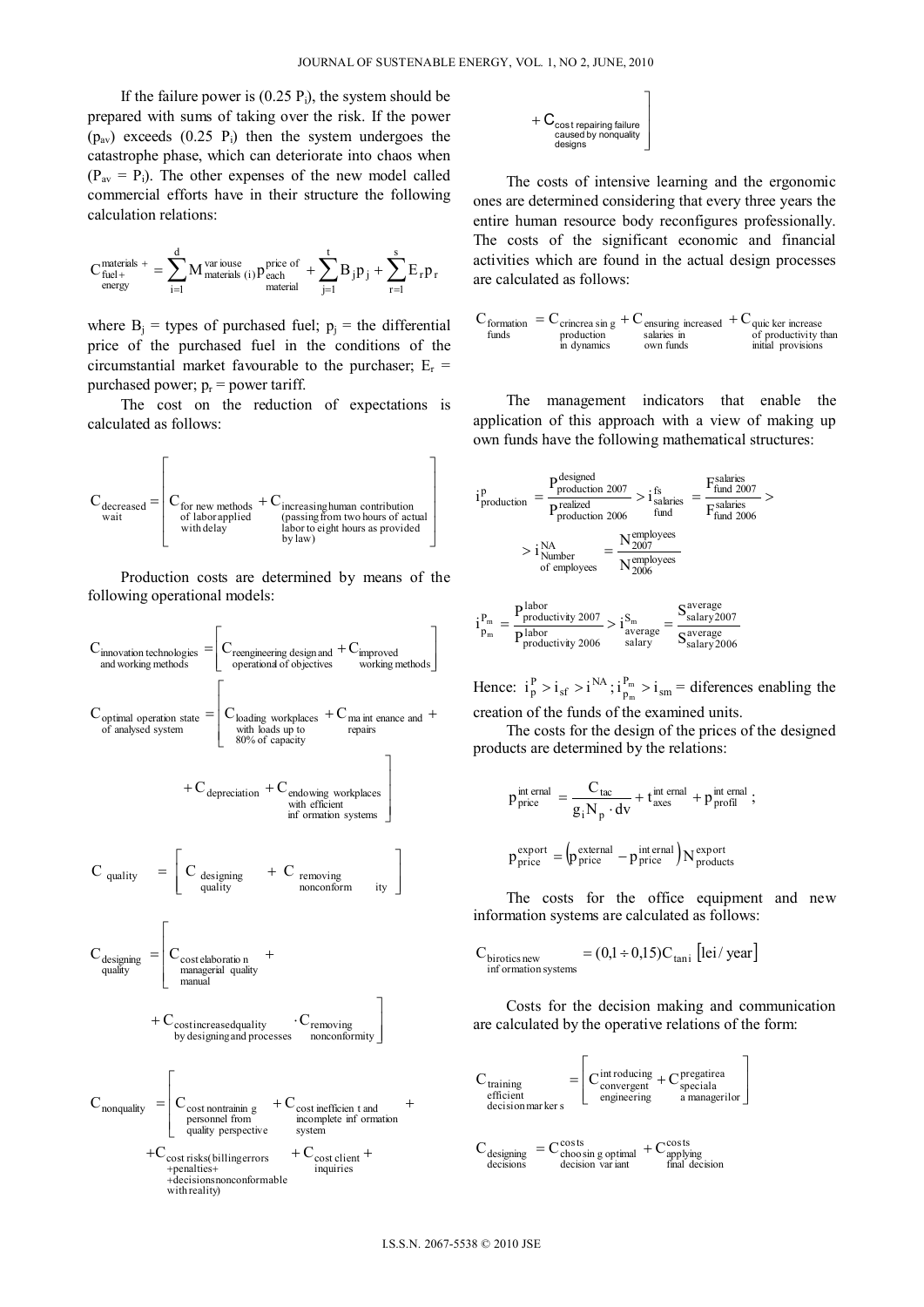$C_{\text{developing}}$ <br>communication  $= C_{\text{int raret}} + C_{\text{internet}}$ 

The cost on decisions design can be differential depending on the models used in the formation of the solution for the development of real activities, namely: spending on decisions based on economic-engineering efforts as resulted from the above, decisions based on significant effects called of resources savings and decisions based on information entropy, which quantifies the effects of disturbances injected into the analyzed systems.

The application in practice of these new models for quantification the efforts based on operational research is different from design to operation, whereas the restrictions involved are not competing. The setting of the structure of the annual and multi-annual budget based on cost determined in operational research design allows overcoming crisis situations dictated by lack of funds.

# **3. ILLUSTRATION ON THE CALCULATION** OF COSTS AND REVENUES WITHIN THE **ASE STRUCTURE**

#### 3.1. I.S.P.E budget, structure in 2006

Toble 1

The application of the current models of the A.S.E.type for calculating the costs of design has led to the results in the table that follows:

| <b>BVC 2006</b> |  |
|-----------------|--|
| (th RON)        |  |

| No. | <b>Explanations</b>                                                                                             | Aproved<br>2006 |
|-----|-----------------------------------------------------------------------------------------------------------------|-----------------|
| 0   | 1                                                                                                               | $\overline{2}$  |
|     | <b>TOTAL REVENUE *</b>                                                                                          | 33.130          |
| Ш   | <b>TOTAL COSTS *</b>                                                                                            | 28.800          |
|     | <b>Material costs</b>                                                                                           | 7.810           |
|     | - consumable materials                                                                                          | 900             |
|     | - electric power, water                                                                                         | 800             |
|     | - depreciation                                                                                                  | 1.400           |
|     | - other material costs (repairs, service, transport, tel,<br>mail protocol, advertising and publicity, service, |                 |
|     | security costs, etc.)                                                                                           | 4.710           |
|     | Labour costs                                                                                                    | 20.990          |
|     | - wages (including meal tickets)                                                                                | 14.650          |
|     | - insurance + unemployment + health + accidents +                                                               |                 |
|     | labour chamber                                                                                                  | 4.240           |
|     | - other labour costs                                                                                            | 2.100           |
| Ш   | <b>RAW PROFIT</b>                                                                                               | 4.330           |

\* The values that do not include sub-designers, that equally affect both the revenues and costs.

# 3.2. Calculating the costs and revenues on real events dictated by operational research

The applications conducted at the European level and not only allow the assessment of the levels of operational research expenses based on the following guidelines:

$$
C_{\text{tac}} = \sum_{i=1}^{d_{\text{V}}} (1 + r_{\text{a}})^{-i} (C_{\text{DD}} + C_{\text{CC}} + C_{\text{PR}} + C_{\text{RU}} +
$$
  
+  $C_{\text{EF}} + C_{\text{DC}}$ )<sub>i</sub>

$$
C_{DD} = (C_{search} + C_{forecast} + C_{risk + catastrophe+}) = 1,10 \text{ } C_{DD}^{2006}
$$

$$
C_{CC} = \begin{bmatrix} C_{\text{materials}} + C_{\text{decreased}} + C_{\text{study}} \\ \text{fules} & \text{wait} \\ \text{energy} & \text{wait} \end{bmatrix} + C_{\text{study}} = 1,10 \ C_{CC}^{2006}
$$

$$
C_{PR} = \left[C_{re} + C_{\text{economic state}} + C_{\text{quality}}\right] = 1.10 \text{ } C_{PR}^{2006}
$$

$$
C_{RU} = \begin{bmatrix} C_{\text{invatare}} + C_{\text{ergonomie}} + C_{\text{proiectarea}} + C_{\text{dia log}} \\ \text{int ensiva} + C_{\text{posturilor}} \end{bmatrix}
$$

$$
+ C_{\text{stimularea}\atop \text{creativita tii}} = 1,10 C_{\text{RU}}^{2006}
$$

F

$$
C_{EF} = \begin{bmatrix} C_{\text{formation}} + C_{\text{designing}} + C_{\text{birotics}} \\ \frac{\text{own}{\text{times}}} {\text{process}} \end{bmatrix} = 1,10 \text{ } C_{EF}^{2006}
$$

$$
C_{DC} = \begin{bmatrix} C_{\text{training}} & + C_{\text{designing}} & + C_{\text{developing}} \\ \text{managers} & \text{decision} \\ \end{bmatrix} = 1,10 \text{ } C_{DC}^{2006}
$$

The revenues are determined by the relation:

$$
V_{total}^{2007} = 1,10 \left( C_{total}^{2006} + p_{profit}^{2006} \right) = C_{COP}^{2007} + p_{profit}^{2007}
$$

#### 4. PANEL OF SWITCHING FROM THE **CURRENT BUDGET STRUCTURE TO THE BUDGET STRUCTURE DESIGNED** IN **OPERATIONAL RESEARCH**

The panel of switching from the current ASE structure of the budget at the level of I.S.P.E. in operational research is presented in Tables  $(2)$ ,  $(3)$ ,  $(4)$ specifying also the structure of the budgets by departments designing power plants.

| Table 2      |              |          |                               |
|--------------|--------------|----------|-------------------------------|
| Category     | Subcate-gory | Account  | <b>ACCOUNT NAME</b>           |
| Sus-tainable | Search       | 628.06   | Acquiring books, magazines,   |
| Develope-    |              |          | th. docum.                    |
| ment         |              | 621.01   | Collaborators – legal persons |
|              | Forecast     | 621.02   | Collaborators – with civil    |
|              |              |          | contract                      |
|              |              | 613      | Cost on insurance             |
|              | Risk         |          | premiums                      |
|              |              | 628.09.2 | Cost on military security     |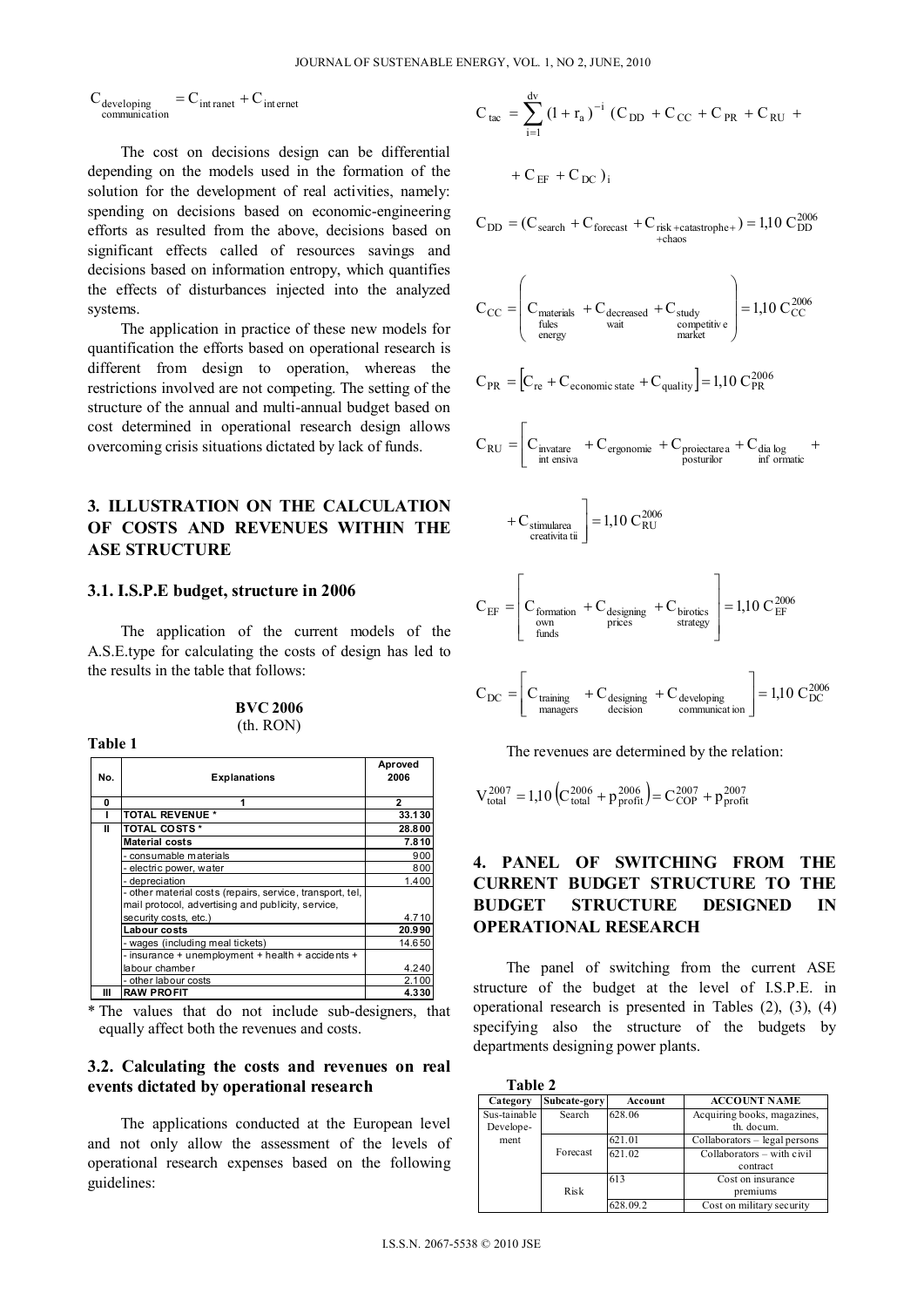### JOURNAL OF SUSTENABLE ENERGY, VOL. 1, NO 2, JUNE, 2010

|            |             | 604.02.2    | Other not stored costs                        |
|------------|-------------|-------------|-----------------------------------------------|
|            | Catastrophe | 628.03      | Fireproof impregnation works                  |
|            |             | 600.01.1.04 | Perishables                                   |
|            |             | 612         | Cost on fees.                                 |
|            |             |             | locations and rents                           |
|            |             | 624         | Cost on transport of goods and                |
|            |             |             | personnel                                     |
|            | Reduced     | 628.09.7    | Parking lot and                               |
|            | waiting     |             | Circulation fees                              |
|            |             | 628.09.9    | Other expenses of the nature of               |
|            |             |             | the above                                     |
|            |             | 654         | Losses on debt                                |
|            |             | 663         | Losses on debt relating to                    |
|            |             |             | partic ipants                                 |
|            |             | 600.01.1.01 | Local coal cost                               |
|            |             | 600.01.1.02 | Import coal cost                              |
|            |             | 600.01.1.03 | Coal transport cost                           |
|            |             | 600.01.2.01 | Local fuel oil cost                           |
|            |             | 600.01.2.02 | Import fuel oil cost                          |
|            |             | 600.01.2.03 | Import fuel oil transport cost                |
|            |             | 600.01.2.04 | Local fuel coil transport cost                |
|            |             | 600.01.4    | Other technological fuels costs               |
| Commercial |             | 604.01.1.01 | Local gas costs for the                       |
| costs      |             |             | population                                    |
|            |             | 604.01.1.02 | Local gas costs for the                       |
|            |             |             | economic agents                               |
|            |             | 604.01.2    | Import gas costs                              |
|            |             | 604.01.3    | Import gas transport costs                    |
|            | Resources   | 604.02.1    | Secondary resources costs                     |
|            |             | 600.01.3    | Reactives - heavy                             |
|            |             |             | water costs                                   |
|            |             | 6011.1      | Oils                                          |
|            |             | 6011.2      | Chemicals                                     |
|            |             | 6011.3.5    | Other auxiliary materials                     |
|            |             | 6012        | Not technological                             |
|            |             |             | comb. costs                                   |
|            |             | 6018.5      | Other material costs                          |
|            |             | 604.01.1.03 | Not technological objectives                  |
|            |             |             | gas costs                                     |
|            |             | 605.01      | Energy from abroad                            |
|            |             | 605.03      | Technological water                           |
|            |             | 605.04      | Not technological water                       |
|            |             | 608         | Packaging expenses                            |
|            |             | 6013        | Expenditure on packaging                      |
|            |             |             | materials                                     |
|            |             | 623.01      | Protocol expenses                             |
|            | Marketing   | 623.02      | Expenditure on advertising and                |
|            | study       | 628.01      | publicity<br>Printing services, book binfing, |
|            |             |             |                                               |
|            |             |             | catalogue                                     |

**Table 3** 

| Category           | Subcate-<br>gory     | Account             | <b>ACCOUNT NAME</b>              |  |
|--------------------|----------------------|---------------------|----------------------------------|--|
|                    |                      | 614                 | Costs of studies and researches  |  |
|                    |                      | 628.08              | Technical assistance for other   |  |
|                    | Dec is ion<br>making |                     | units                            |  |
|                    |                      | 628.09.1            | Technical and accounting         |  |
|                    |                      |                     | expertise                        |  |
|                    | Hierarchical         | 625                 | Travel expenses, postings,       |  |
| Communi-<br>cation | communi-             |                     | transfers                        |  |
| decision           | cation               | 626                 | Postal expenses and fees for     |  |
|                    |                      |                     | telecommunications               |  |
|                    |                      |                     | Travel expenses, postings,       |  |
|                    |                      |                     | transfers                        |  |
|                    | Managerial           | 628.09.3            | Training costs                   |  |
|                    | training             | 625                 | Travel expenses, postings,       |  |
|                    |                      |                     | transfers                        |  |
| Production         | Reengi-              | 602                 | Inventory objects costs          |  |
| costs              | neering              | 603                 | Expenditure on hutments and      |  |
|                    |                      |                     | arranged. prov.                  |  |
|                    |                      | 605.02              | Energy from technology tests     |  |
|                    |                      | 6011.03.2           | Annual repair materials          |  |
|                    |                      | 6011.03.3           | Overall repair materials         |  |
|                    |                      | 6011.03.4           | Retrofitting materials           |  |
|                    |                      | 6014.1              | Maintenance spare parts cost     |  |
|                    |                      | 6014.2              | Annual spare parts repair cost   |  |
|                    |                      | 6014.3              | Spare parts overall repair costs |  |
|                    |                      | 6014.4              | Spare parts retrofitting costs   |  |
|                    |                      | 6018.1              | Other maintenance material       |  |
|                    |                      |                     | costs                            |  |
|                    |                      | $6018.\overline{2}$ | Other annual repair material     |  |
|                    |                      |                     | costs                            |  |
|                    |                      | 6018.3              | Other annual overall repair      |  |
|                    |                      |                     | material costs                   |  |

|          |             | 6018.4    | Other retrofitting material     |
|----------|-------------|-----------|---------------------------------|
|          |             |           | costs                           |
|          |             | 611.01.1  | Maintenance and other repair    |
|          |             |           | works                           |
|          |             | 611.01.2  | Annual repair works             |
|          |             |           | conducted by third parties      |
|          |             | 611.02.1  | Overall repair (excluding       |
|          |             |           | retrofitting)                   |
|          |             | 611.02.2  | Overall repair for retrofitting |
|          |             | 635.01    | Buinding and ground tax         |
|          |             | 635.04    | Development tax per MWh         |
|          |             | 635.05    | Development tax per Gcal        |
|          |             | 635.06    | State ground usage tax          |
|          | Economic    | 628.04    | Licences paid from the          |
|          | regime      |           | production fund                 |
|          |             | 658.04    | Other operation costs           |
|          |             | 6011.03.1 | Maintenance materials           |
|          |             | 628.05    | Labour protection costs         |
|          |             | 628.09.4  | Device marking check tax        |
|          | Ouality     | 628.09.6  | Recording tax                   |
|          |             | 635.02    | Means of transport tax          |
|          |             | 635.07    | Stamp duty                      |
|          |             | 635.08    | Prorate cost                    |
|          | Information | 641       | Wages                           |
|          | dialo gue   |           |                                 |
| Personal |             | 628.07    | Photo, dyeing, disinfection,    |
|          | Ergonomic   |           | deratization services           |
|          | places      | 628.09.5  | Salubrity tx                    |
|          |             |           |                                 |
|          |             |           |                                 |

**Table 4** 

| Category | Subcate-gory                                 | Account | <b>ACCOUNT NAME</b>                |  |
|----------|----------------------------------------------|---------|------------------------------------|--|
|          |                                              | 631     | Wage tax                           |  |
|          |                                              | 6451.01 | Social insurance cost              |  |
|          |                                              | 6451.02 | Health insurance cost              |  |
|          |                                              | 6452    | Unemployment cost 5%               |  |
|          | Tariff                                       | 6458.1  | Other social and health insurance  |  |
|          | grounding                                    |         | cost                               |  |
|          |                                              | 635.03  | VAT cost on free items             |  |
|          |                                              | 635.09  | Other tax costs                    |  |
|          |                                              | 635.10  | Special road tax                   |  |
|          |                                              | 658.01  | Coas tax                           |  |
|          |                                              | 658.03  | Jiului Valley salary costs         |  |
| Economic | Fund<br>grounding<br>Information<br>birotics | 6458.2  | Financial recovery fund costs      |  |
|          |                                              | 6811.1  | Immobilization depreciation costs  |  |
|          |                                              | 68112   | Immobilization depreciation costs  |  |
|          |                                              | 622     | Commission cost                    |  |
|          |                                              | 627     | Banking and related services costs |  |
|          |                                              | 664     | Yielded temporary investment costs |  |
|          |                                              | 668     | Other financial costs              |  |
|          |                                              | 6712    | Donations and subsidies granted    |  |
|          |                                              | 6714    | Losses from various debtors        |  |
|          |                                              | 626     | Post and telecommunication tax     |  |
|          |                                              | 628.02  | Data processing services, computer |  |
|          |                                              |         | system information                 |  |
|          |                                              |         |                                    |  |

 The structure built in operational research avoids the crisis situation dictated by the lack of funds during the whole year of the forecast. This advantage is due to the fact that all the costs are quantified on real events both at the level of the design unit and at the level of the projects carried out for the designing and achievement of the designed energy objectives. If the managers prepare the conditions for passing to the new structure, then the total risks will be eliminated and supplementary funds will emerge from applying the acquired information and applied in various projects to which are added the general savings of removing the damage. In addition, increasing the working time by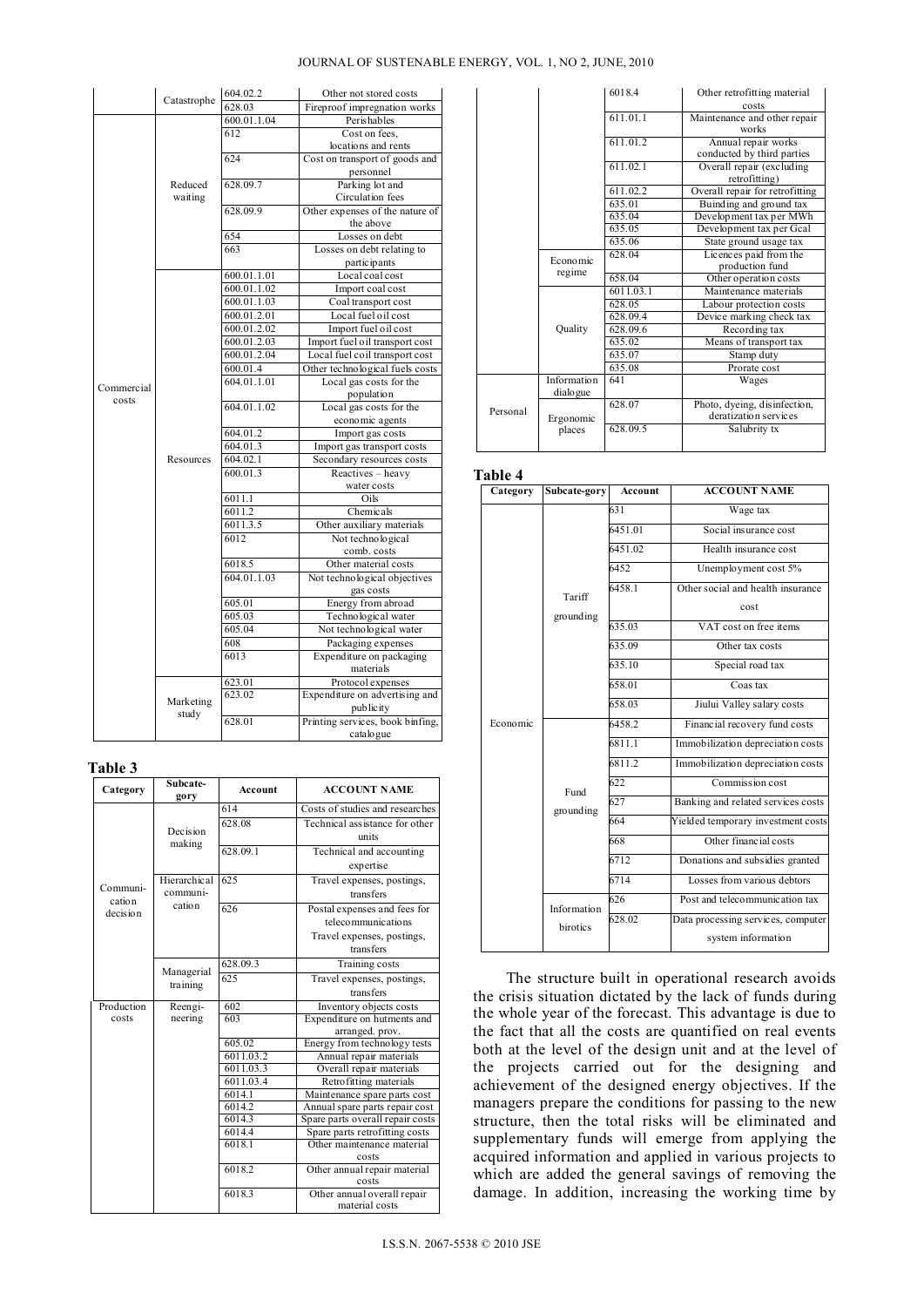eliminating the expectations and increased productivity due to computerization will generate significant profits.

# 5. STRUCTURE OF ISPE BUDGET IN 2007 **IN OPERATIONAL RESEARCHES**

The budget designed on actual income and cost shaped in operational research has the structure in Table (5). The increases provided at the level of the income and cost in 2007 are 10%.

| Table 5<br>No. | Name of the efforts                                                                        | Value                                                                                                           |
|----------------|--------------------------------------------------------------------------------------------|-----------------------------------------------------------------------------------------------------------------|
| I              | Total income (th. RON)                                                                     | $\rm V^{2006}_{total}$<br>1,10                                                                                  |
| $\mathbf{I}$   | Total cost (th. RON)                                                                       | $C_{\text{total}}^{2006}$<br>1,10                                                                               |
|                | - Sustainable development cost                                                             | $C_{DD}^{2006}$<br>1,10                                                                                         |
|                | - Commercial activities cost                                                               | ,2006<br>1,10<br>CC                                                                                             |
|                | - Production cost                                                                          | $-2006$<br>1,10<br>productie                                                                                    |
|                | - Human resources costs                                                                    | ,2006<br>1,10<br>resursele<br>umane                                                                             |
|                | - Economic and financial activities<br>cost                                                | 2006<br>1,10<br>economico<br>financiare                                                                         |
|                | - Decision making and communication<br>cost                                                | 2006<br>1,10<br>decizie si<br>comunicare                                                                        |
| Ш              | - Total profit                                                                             | $p_{\text{total}}^{2006}$<br>1,10                                                                               |
| IV             | Allocation of total cost and income on<br>real events design is based on key<br>statisrics | $\begin{tabular}{ll} Calculation isperformed forherades ofheadbeadarden actualpoisetsprojections \end{tabular}$ |

The allocation of the income and cost on real events in the design objectives of energy is achieved by the following indicative schedule.

#### A. Operative structure of the income

 $V_{\text{achievable}}^{\text{total}} = (4 \div 10) \%$  of the value of the objectives income

ordered plus the income from the actions of improving and diversifying the design, including the income from export activities =  $365 \cdot 10^9$  lei.

$$
V_{DD}^{2007} = V_{\text{information}} + V_{\text{generated}} + V_{\text{removing}} = 1.1 V_{DD}^{2006}
$$
  
search  
access  
caatstophes  
and chaos

$$
V_{CC}^{2007} = V_{material and fuel} + V_{increasing usefulacquisition underfavourable conditions from 2 hours inof competitive marketin Europe+ V_{knowledge ofmaximum demandof products and sellingat maximum prices
$$

 $\cdots$ 

$$
V_{PR}^{2007} = V_{generated by} + V_{increase in} + V_{increase in quality ofoperatingtimetimetimein specificconsumptions
$$
  

$$
V_{RU}^{2007} = V_{generated} + V_{increasing} + V_{intdesign process =from renewingtromrenewingto ergonomyof workingof workingof workingof workingof workingof workingof workingof workingof workinginningof working prices + Vbuildingand generatingfunctions and generatingfunctions and generatingthe working timeto the working timeby means ofhirories
$$
  

$$
= 1,1 V_{EF}^{2006}
$$
  

$$
V_{DC}^{2007} = V_{generated byincreaseincreaseinvolanceinninginverse
$$
= 1,1 V_{EF}^{2006}
$$
  

$$
V_{DC}^{2007} = V_{generated by managingincreaseby managingreconcreasingto variousnessinproving energybeosineby managinginproving energyby using theusing the following energyinverselyby using
$$
$$

# **6. COST STRUCTURE IN OPERATIONAL RESEARCH**

$$
C_{\text{CD}}^{2007} = 320 \cdot 10^9 \text{ [ei} \Rightarrow 32 \cdot 10^6 \text{RON}
$$
\n
$$
C_{\text{DD}}^{2007} = (C_{\text{search for}} + C_{\text{forecast}} + C_{\text{risk}} + C_{\text{risk}}
$$
\n
$$
C_{\text{CC}}^{2007} = (C_{\text{material}} + C_{\text{removing}} + C_{\text{studizing}} + C_{\text{conductive}} + C_{\text{conometric}} + C_{\text{conometric}} + C_{\text{conometric}} + C_{\text{conometric}} + C_{\text{infinite}}
$$
\n
$$
C_{\text{DER}}^{2007} = (C_{\text{renewal}} + C_{\text{economic}} + C_{\text{equality}}) = 1,1 C_{\text{PR}}^{2006}
$$
\n
$$
C_{\text{RIC}}^{2007} = (C_{\text{learning}} + C_{\text{ergonomy}} + C_{\text{designing}} + C_{\text{information}} + C_{\text{nextivity}} + C_{\text{recouaging}} + C_{\text{intning}}
$$
\n
$$
+ C_{\text{encavity}}
$$
\n
$$
C_{\text{EGF}}^{2007} = (C_{\text{formarea}} + C_{\text{designing}} + C_{\text{birotics}}) = 1,1 C_{\text{EF}}^{2006}
$$
\n
$$
C_{\text{DC}}^{2007} = (C_{\text{decision}} + C_{\text{designing}} + C_{\text{divology}} + C_{\text{strategy}}) = 1,1 C_{\text{DC}}^{2006}
$$
\n
$$
C_{\text{DC}}^{2007} = (C_{\text{decision}} + C_{\text{designing}} + C_{\text{developing}} - 1,1 C_{\text{DC}}^{2006}
$$
\n
$$
C_{\text{nonlinear}}^{2007} = C_{\text{decision}} + C_{\text{designing}} + C_{\text{developing}} - 1,1 C_{\text{DC}}^{2006}
$$

The allocation of these costs on actual events of the six operators is done by calculating each category of cost and reporting on the resulting distribution keys that can be used from year to year if they take into account the undergoing changes.

This way one can correlate without risks the income with the actual costs and can estimate the final profit with negligible errors.

Further on we show the calculation mode of the costs by operators of the research of the actual fact.

$$
C_{DD} = k_{DD} \cdot C_{tan} = (k_{search for information} + k_{forecast} ++ k_{risk\text{ catastrophe chaos}}) C_{DD}C_{CC} = k_{CC} \cdot C_{tan} = (k_{fuel, material, energy} ++ k_{decreased wait} + k_{market study}) C_{CC}
$$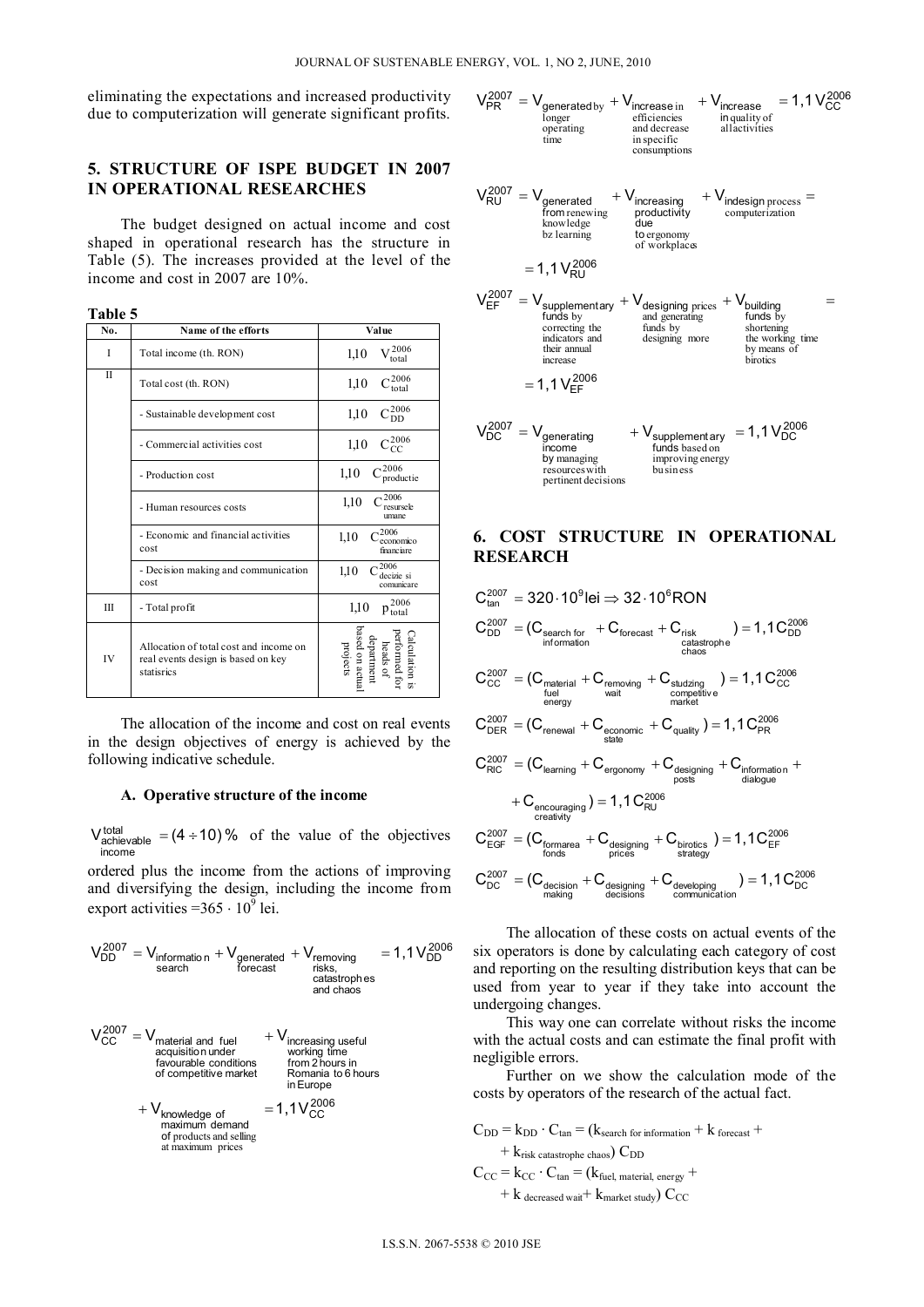**Table 6** 

- $C_{PR}$  =  $k_{PR}$  ·  $C_{tan}$  = ( $k_{innovation}$  +  $k_{economic state}$  +  $+ k$  quality)  $C_{PR}$
- $C_{RU} = k_{RU} \cdot C_{tan} = (k_{learning} + k_{ergonomy} + k_{refography})$ 
	- $+ k_{\text{post designer}} + k_{\text{information dialogue}} +$
	- $+$  k<sub>encouraging creation</sub>)  $C_{\text{RU}}$
- $C_{EF} = k_{EF} \cdot C_{tan} = (k_{own \, funds} + k_{designing \, prices} +$  $+$  k<sub>birotics</sub> strategy) C<sub>EF</sub>
- $C_{DC}$  =  $k_{DC}$  ·  $C_{tan}$  = ( $k_{training\, managers}$  +  $k_{designing\,decision}$  +  $+ k_{\text{developing communication}}$  C<sub>DC</sub>

 For example, we write the relations for calculating the keys in the previous relations:

$$
k_{\text{DD}} = \frac{C_{\text{DD}}}{C_{\text{tan}}}; \quad k_{\text{CC}} = \frac{C_{\text{CC}}}{C_{\text{tan}}}; \quad k_{\text{PR}} = \frac{C_{\text{PR}}}{C_{\text{tan}}};
$$
\n
$$
k_{\text{RU}} = \frac{C_{\text{RU}}}{C_{\text{tan}}}; \quad k_{\text{EF}} = \frac{C_{\text{EF}}}{C_{\text{tan}}}; \quad k_{\text{DC}} = \frac{C_{\text{DC}}}{C_{\text{tan}}};
$$

 The data for calculating the keys in the structure of each player in the events are determined on a statistical view of the factors that cause expenses, actual revenue, respectively.

 The final form of the revenue-cost budget will include the values of the income and cost mentioned in Tables (6-1) and (6-2).

**Table 6**

|                                                                        | $C_{DD} \Rightarrow 48 \cdot 10^9$ lei > (profit 15% reinvested for development)                       |
|------------------------------------------------------------------------|--------------------------------------------------------------------------------------------------------|
| $C_{\text{search}} \Rightarrow 10 \cdot 10^9 \text{ lei}$              |                                                                                                        |
| $C_{\text{forecast}} \Rightarrow 6 \cdot 10^9$ lei                     |                                                                                                        |
| $C_{risk, \text{ catastrophe, chaos}} \Rightarrow 4 \cdot 10^9$ lei    |                                                                                                        |
| $C_{CC} \Rightarrow 30 \cdot 10^9$ lei                                 |                                                                                                        |
|                                                                        | $C_{\text{materials, fuel, energy}}$ $\Rightarrow$ 0,03 Ctan = 0,03 · 320 · = 12 · 10 <sup>9</sup> lei |
| $C_{\text{reducing wait}} \Rightarrow 3 \cdot 10^9$ lei                |                                                                                                        |
| $C_{study of competitive market} \Rightarrow 7 \cdot 10^9$ lei         |                                                                                                        |
| $C_{PR} \Rightarrow 16 \cdot 10^9$ lei                                 |                                                                                                        |
| $C_{renewal} \Rightarrow 20 \cdot 10^9$ lei                            |                                                                                                        |
| $C_{\text{economic state}} \Rightarrow 2 \cdot 10^9$ lei               |                                                                                                        |
| $C_{\text{quality}} \Rightarrow 4 \cdot 10^9$ lei                      |                                                                                                        |
| $C_{RU} \approx 0.67 C_{tan} \approx 216 \cdot 10^9$ lei               |                                                                                                        |
| $C_{\text{learning}} \Rightarrow 42 \cdot 10^9$ lei                    |                                                                                                        |
| $C_{\text{ergonomy}} \Rightarrow 5 \cdot 10^9 \text{ lei}$             |                                                                                                        |
| $C_{\text{designing posts}} \Rightarrow 160 \cdot 10^9$ lei            |                                                                                                        |
| $C_{\text{information dialogue}} \Rightarrow 4 \cdot 10^9 \text{ lei}$ |                                                                                                        |
| $C_{\text{research encounter}} \Rightarrow 5 \cdot 10^9 \text{ lei}$   |                                                                                                        |
| $C_{EF} \Rightarrow 5 \cdot 10^9$ lei                                  |                                                                                                        |
| $C_{\text{fund g}} \Rightarrow 12 \cdot 10^9 \text{ lei}$              |                                                                                                        |
| $C_{\text{price design}} \Rightarrow 1 \cdot 10^9$ lei                 |                                                                                                        |
| $C_{\text{birotics strategy}} \Rightarrow 2 \cdot 10^9 \text{ lei}$    |                                                                                                        |
| $C_{CD} \Rightarrow 5 \cdot 10^9$ lei                                  | Programmed profile of 15% can grow based on                                                            |
| $C_{\text{fm}} \Rightarrow 3 \cdot 10^9$ lei                           | the increase in internal revenue and revenue                                                           |
| $C_{pd} \Rightarrow 1 \cdot 10^9$ lei                                  | from exporting the projects (projects for                                                              |
| $C_{\text{dc}} \Rightarrow 1 \cdot 10^9 \text{ lei}$                   | drawing revenue from European funds)                                                                   |
|                                                                        |                                                                                                        |

 The synthetic structure of the revenue-cost budget at the level of ISPE for 2007 in operational research may be followed in the table (6-2).

### **BVC-2007** (Lei and th.RON)

|                | 1 able 6                                           |                            |  |  |  |
|----------------|----------------------------------------------------|----------------------------|--|--|--|
| No.            | Name of estimated revenues and<br>costs            | <b>Total value</b>         |  |  |  |
| 1              | Total revenue (internal and                        | $365 \cdot 10^9$ lei       |  |  |  |
|                | external)                                          | 36,5 · 10 <sup>6</sup> RON |  |  |  |
|                | Total costs                                        | $330 \cdot 10^9$ lei       |  |  |  |
|                |                                                    | $33 \cdot 10^6$ RON        |  |  |  |
|                | Sustainable development cost                       | $48 \cdot 10^9$ lei        |  |  |  |
|                |                                                    | $4,8.10^6$ RON             |  |  |  |
|                | Commercial costs, including those                  | $30 \cdot 10^9$ lei        |  |  |  |
| $\overline{c}$ | destined to the study of the<br>competitive market | $3.10$ <sup>6</sup> RON    |  |  |  |
|                | Production cost (design and other                  | $16 \cdot 10^9$ lei        |  |  |  |
|                | productive services)                               | $1.6 \cdot 10^6$ RON       |  |  |  |
|                | Human resources reconfiguring                      | 216 · 10 <sup>9</sup> lei  |  |  |  |
|                | cost                                               | $21,6.10$ <sup>6</sup> RON |  |  |  |
|                | Economic-financial activity costs                  | $5.109$ lei                |  |  |  |
|                |                                                    | $0.5 \cdot 10^6$ RON       |  |  |  |
|                | Holistic communication – decision                  | $5 \cdot 10^9$ lei         |  |  |  |
|                | cost                                               | $36,5.10$ <sup>6</sup> RON |  |  |  |
| 3              | Programmed profit 15% from total                   | $48 \cdot 10^9$ lei        |  |  |  |
|                | costs                                              | $4,8.10^6$ RON             |  |  |  |

\* The potential revenue may grow by about  $50 \cdot 10^9$  lei in reducing wait and in increasing productivity.

 This structure ensures both the development of design activities and the cover of the shares that come to stakeholders every year.

# **7. EXAMPLES OF CALCULATION IN THE ENTREPRENEURIAL VIEW BASED ON OPERATIONAL RESEARCH**

**7.1. Determination of optimal variant of sustainable development of the NPS objectives**

#### **Calculation data**

Installed power:  $P_1 = 3700$  [MW] Operating time:  $t_f = 6500$  [h/yr] Loading degree:  $g_i = 0.9$ Specific investment:  $i_{sp} = 1.5 - 10^6$  [lei/kWinst] Depreciation quota:  $k_{\text{amor}} = 4\%$  of the investment per year Lifetime:  $d_u = 35$  [yrs] Domestic energy prices:  $p_{ei} = 2000$  [lei / kWh] External energy price:  $p_{ext} = 100$  [USD/MWh] Price not delivered energy:  $p_{nl} = 200$   $p_{ei} = 4 \cdot 10^5$  [lei/kWh] The probability of damage to the plant:  $p_{av}$  =

$$
\frac{1}{365} = 0,0027
$$
  
In case of power failure:  

$$
P_{av} = 0.25P_i = 927.5
$$
[MW]  
Power of a unit:  $P_g = 700$ [MW]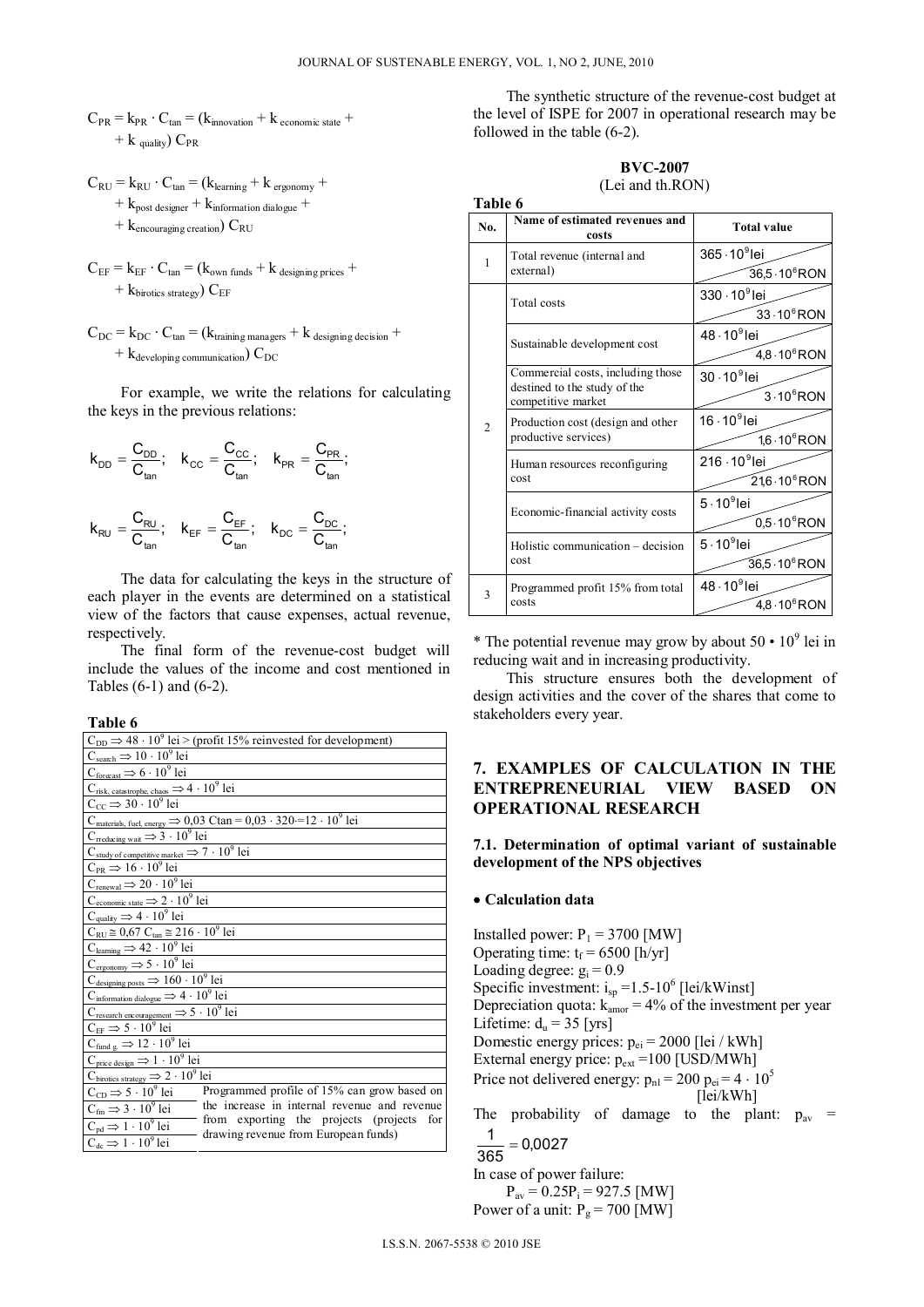Specific fuel consumption:

 $q = 0.5$  [kg cc/kWh] Conventional fuel price:  $p_{cc} = 140$  [USD/t cc] Calendar time:  $t_c = 8760$  [h] Programmed profit: 1% of the evened specific cost Capital formation rate:  $r_{\text{fc}} = 1.01$  [lei income/invested leu]  $T_{network\text{-distribution}} = 3$  [USD / MWh] Personnel norm/  $MW: i<sub>p</sub> = 2.4$  [man/MWh] Return rate:  $r_a = (10 \div 30) \%$ 

# • Requirements

- 1) To determine the optimal design variant of the sources of energy production;
- 2) Performance indicators to determine the profitability of the solution in the design and operation conditions;
- 3) Interpreting the results and commenting on the way they may apply to the NPS subjected to development.

#### • Resolution

1) The optimal development variant of power systems as designed by the efficient technical economic and financial management

 $C_{\text{tac}} = \sum_{i=1}^{d} (1 + r_a)^{-1} \cdot C_{\text{tani}}$  [lei during the lifetime of the power equipment]  $C_{\text{tani}} = \begin{bmatrix} k_{\text{amor}} & l_t + p_{\text{ei}} & E_p \end{bmatrix}$  [lei/yr]  $1 - i$   $P - 15.10^9$  lei  $3700$ [MM]~

$$
I_t = I_{sp} \cdot P_i = 1,5 \cdot 10^{\circ} \left[ \frac{\text{MWinst}}{\text{MWinst}} \right] \cdot 3700 \, \text{MWJ}
$$
\n
$$
\approx 5565.10^{\circ} \, \text{[lei]}
$$

$$
E_p = t_f \cdot P_i = 6510 \cdot 3700 = 24.152.100 \text{ [MWh/yr]}
$$
  
\n
$$
P_i = 3700 \text{ [MW]}; P_g = 700 \text{ [MW]}
$$
  
\n
$$
P_{il} = 5x700 = 3500
$$
  
\n
$$
\Rightarrow P_{\text{echivalence}} = 700 \text{ [MW]}
$$
  
\n
$$
P_{ilI} = 6x700 = 4200 \text{ [MW]}
$$

We will have two classes of costs:

$$
C_{tan 1} = k_{deprecation} \cdot i_{sp} \cdot P_{il} + p_{ei} \cdot t_{f} \cdot P_{il} + C_{equivalence}^{\text{quatitative}}
$$
\n
$$
C_{tan 1} = k_{amortizare} \cdot i_{sp} \cdot P_{ill} + p_{ei} \cdot t_{f} \cdot P_{ill} + C_{equivalence}^{\text{quatitative}}
$$
\n
$$
C_{tan 1} = k_{deprecation} \cdot i_{sp} \cdot P_{ill} + k_{deprecation} \cdot i_{sp} \cdot P_{echl} + p_{ei} \cdot E_{echl} = 0,04 \cdot 1,5 \cdot 10^{9} \cdot 3500 + 12 \cdot 10^{6} \cdot 6510 \cdot 3500 + 0,04 \cdot 1,5 \cdot 10^{9} \cdot 700 + 12 \cdot 10^{6} \cdot 700 = 45,57 \cdot 10^{12} \left[ \frac{1ei}{yr} \right]
$$
\n
$$
C_{tan II} = k_{amortizare} \cdot i_{sp} \cdot P_{iII} + p_{ei} \cdot t_{f} \cdot P_{iII} + (R_{II} - R_{I}) = 0,04 \cdot 1,5 \cdot 10^{9} \cdot 4200 + 2 \cdot 10^{6} \cdot 6510 \cdot 4200 + 1,52 \cdot 10^{12} = 56,456 \cdot 10^{12} \left[ \frac{1ei}{yr} \right]
$$

$$
C_{\text{tac1}} = \sum_{i=1}^{d_{\text{V}}} (1 + r_{\text{a}})^{-1} \cdot C_{\text{tan1}} = \sum_{i=1}^{35} (1 + 0.2)^{-i} \cdot 45.6 \cdot 10^{12} =
$$
  
= 1330 \cdot 10^{12} [lei]

$$
C_{\text{tacII}} = \sum_{i=1}^{d_{\text{V}}} (1 + r_{\text{a}})^{-i} \cdot C_{\text{tanII}} = \sum_{i=1}^{35} (1 + 0.2)^{-i} \cdot 56,46 \cdot 10^{12} = 164675 \cdot 10^{12} \text{ [Fe]}
$$

The calculation of risks is carried out by applying the following models:

$$
R_{1} = p_{nl} \cdot E_{nll} + i_{sp} \cdot P_{avl}^{rise} = 200 \cdot p_{ei} \cdot \frac{t_{f}}{365} \cdot \frac{P_{il}}{4} + i_{sp} \cdot \frac{P_{il}}{4} =
$$
\n
$$
= 200 \cdot 2 \cdot 10^{6} \cdot \frac{6510}{365} \cdot \frac{3500}{4} + 1,5 \cdot 10^{9} \cdot \frac{3500}{4} =
$$
\n
$$
= 7,55 \cdot 10^{9} \left[ \frac{\text{lei}}{\text{yr}} \right]
$$
\n
$$
R_{ll} = p_{nl} \cdot E_{nl,ll} + i_{sp} \cdot P_{avll}^{rise} = 200 \cdot p_{ei} \cdot \frac{t_{f}}{365} \cdot \frac{P_{ill}}{4} + i_{sp} \cdot \frac{P_{ill}}{4} =
$$
\n
$$
= 200 \cdot 2 \cdot 10^{6} \cdot \frac{6510}{365} \cdot \frac{4200}{4} + 1,5 \cdot 10^{9} \cdot \frac{4200}{4} =
$$
\n
$$
= 9,066 \cdot 10^{12} \left[ \frac{\text{lei}}{\text{yr}} \right]
$$

The cost analysis leads to the conclusion that the realization of a power plant with 5 power units of 700 MW each becomes feasible in terms of total updated costs.

#### 2) The calculation of performance indicators to determine the sustainable development profitability of power systems

 $\overline{a}$ 

$$
r_{tc}^{p} = \frac{E_{\text{Ecompy}}^{\text{value}} + R_{\text{Risck}}^{\text{value}}}{i_{sp} \cdot P_{i}^{\text{V-opt}}} = \frac{12,857 \cdot 10^{12} + 7,55 \cdot 10^{12}}{1,5 \cdot 10^{9} \cdot 3500} = 3,88 \succ 1,01 \left[ \frac{\text{lei income}}{\text{leu invested}} \right]
$$
  
\n
$$
E_{\text{Ecompy}}^{\text{value}} = 1,01 \cdot i_{sp} \cdot P_{i}^{\text{V-opt}} + R_{\text{Risk}}^{\text{Value}} = 1,01 \cdot 1,5 \cdot 10^{9} \cdot 3500 + 7,55 \cdot 10^{12} = 12,857 \cdot 10^{12} \left[ \text{lei} \right]
$$
  
\n
$$
R_{\text{Risk}}^{\text{value}} = p_{\text{enl}} \cdot E_{nl}^{\text{opt}} + i_{sp} \cdot P_{av}^{\text{opt}} = 4 \cdot 10^{8} \cdot \frac{6510}{365} \cdot \frac{3500}{4} + 1,5 \cdot 10^{9} \cdot \frac{3500}{4} = 7,55 \cdot 10^{9} \left[ \text{lei} \right]
$$
  
\n
$$
p_{\text{ei}} = \frac{C_{\text{tac}}^{\text{vop}}}{g_{\text{f}} \cdot E_{p}^{\text{vop}} \cdot d_{v}} + t_{\text{rete de transport}} + p_{\text{profit programat}} = 660 \left[ \text{lei} / \text{kWh} \right]
$$
  
\n
$$
E_{\text{information}} = 3,32 \cdot (-p_{s} \cdot \text{lg} p_{s} - p_{i} \cdot \text{lg} p_{i}) \left[ \frac{\text{bits}}{\text{event}} \right]
$$
  
\n
$$
V = (p_{\text{ext}} - \bar{p}_{\text{ei}}) \cdot E_{p} = (3000 - 660) \cdot 3500 \cdot 10^{3} = 8,01 \cdot 10^{12} \left[ \text{lei} \right]
$$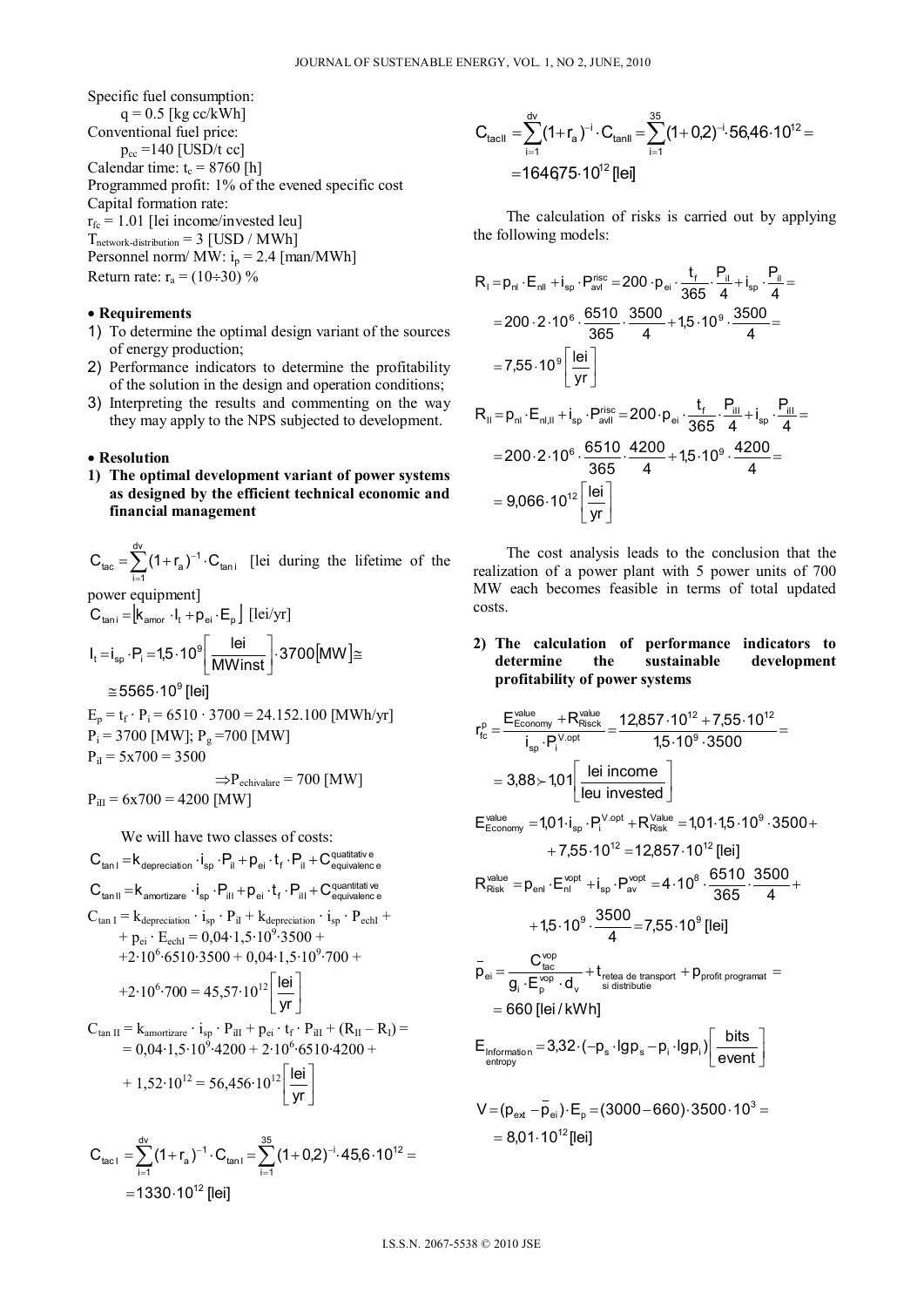$$
C_{\text{icomputerization}} = 0.2 \cdot (k_{\text{deprecision}} \cdot I_{t} + p_{\text{ei}} \cdot E_{p}) = \\ = 0.2 \cdot (0.04 \cdot 1.5 \cdot 10^{9} \cdot 3500 + 2 \cdot 10^{6} \cdot 3500) = \\ = 1412 \cdot 10^{6} \text{ [lei]}
$$

#### **3) Interpretation of results**

 The computer assisted optimum is achieved with minimum total cost and the calculated rate of capital formation is higher than that proposed. Their difference generates savings based on the transformation of risk into profit.

 In addition, the 700 MW units accepted have a minimum specific fuel consumption and need every year a quantity of fuel.

$$
B_c = q - E^{opt} \cdot c_{sp} = 0.3 \cdot E^{opt} \cdot 130
$$

 The total updated costs were equated in terms of quantity and quality and correspond to a real calculation based on real facts modeling.

 The quantitative equivalence is carried out by adding to the solution with the lowest different production of investments and expenses.

 The qualitative equivalence is performed at the variant with maximum power, by adding the difference between the value risks that can occur in the two variants.

The final solution generates total revenues  $(V + R)$  = 15.56 x  $10^{12}$  lei, which justifies the practical implementation of the guidelines of POSDRU program upon the development of the energy objectives of the NPS.

# **7.2. The technical and economic justification of the expert informaiton systems assisting the project managers in designing and operating energy objectives**

### **Calculation data:**

 $P_i = 2500$  [MW]  $t_f$  = 7000 [h/yr]  $g_i = 0.8$   $k_i = 3\%$  $p_{ei}$  = 1900 · 10<sup>3</sup> [lei/MWh]  $p_{et} = 900000$  [lei/Gcal]  $i_{sp}$  = 1,5 · 10<sup>9</sup> [lei/MW<sub>installed</sub>]  $i<sub>personal</sub> = 2,4$  [om/MW]  $p_{\text{eext}} = 100 \cdot 30000 = 3.0 \cdot 10^6$  [lei/MWh]  $p_{\text{eneliv}} = 200 \cdot p_{\text{ei}} = 200 \cdot 1900 =$  $= 380 \cdot 10^{6}$  [lei/MWh] a varie  $=\frac{1}{365}$   $=$   $2.74 \cdot 10^{-3}$  $p_{\text{avarie}} = \frac{1}{225} = 2.74 \cdot 10^{-1}$  $\mathsf{t}_{\mathsf{a\,var\mathsf{ie}}}\!=\!\mathsf{p}_{\mathsf{a\,var\mathsf{ie}}}\!\cdot\!\mathsf{t}_{\mathsf{f}}\!=\!2.74\!\cdot\!10^{-3}\cdot7000\!=\!19\!,\!18[\mathsf{h}/\mathsf{an}]$  $\rm p_{cc}$  =50 $\cdot$ 30000=1,5 $\cdot$ 10 $^6$  [lei /  $\rm t_{cc}$  ]

$$
r_a = 0,1; d_v = 35 \text{ ani}; K_{info} = 0,22; S_{med} =
$$
  
= 6 \cdot 10<sup>6</sup> [lei/cm/month]; p<sub>wear</sub> = 0,5; p<sub>reparatii</sub> =  
= 0,5; p<sub>success</sub> = 0,8; p<sub>failure</sub> = 0,2; t<sub>ne</sub> =  
= 1600 [h/an]; t<sub>c</sub> = 8760 [h/yr]

#### **To determine:**

- 1) The potential energies and powers to be produced in the power facilities provided with expert systems;
- 2) The Indicators of economical operation of the installations supervised by expert systems;
- 3) The efficient operation conditions of the expert systems;
- 4) The determination of information entropy by considering the wear / repairs and the power production with some frequency, in the conditions in which there is a loss of activity at the level of the staff;
- 5) Commenting the calculated indicators, including the specification of the conditions for the implementation of expert systems in the generation, transmission and use of electricity installations.

#### **Resolution:**

### **1) The calculation of the power and energy produced in the facilities supervised by expert systems**

$$
P_i = P_{\text{max max}} = 2500 \text{ [MW]}
$$

 $P_{ec} = 0.8 \cdot P_i = 2000$  [MW]

 $P_{ef} = (0.8 \div 0.5) \cdot P_i = (2000 \div 1250)$  [MW]  $E_{\text{max max}} = t_c \cdot P_i = 8760 \cdot P_i = 21.9$  [MW] this energy is taken into account in the strategic operation planning in perspective of the new energy objectives.

$$
E_{ef} = t_{ef} \cdot P_{ef} = 7000 \cdot P_{ef} = 100 \cdot 10^6
$$
 [MWh]

$$
V_{max max} = p_{ei}^{SEN} \cdot E_{max max} = 4.75 \cdot 10^9
$$
 [lei]

$$
V_{ef} = p_{ei}^{SEN} E_{ef} = (26600 \div 166326) \cdot 10^9
$$
 [lei]

$$
p_{max max} = [V_{max max} - C_{max max}]
$$
  
\n
$$
C_{deprecision} = i_{sp} \cdot P_i \cdot k_i = 1,5 \cdot 10^9 \cdot 2501 \cdot 0,03 =
$$
  
\n
$$
= 112,54 \cdot 10^9 \text{ [lei]}
$$
  
\n
$$
C_{operation} = p_{ei} \cdot P_i = 33260 \cdot 10^9 \text{ [lei]}
$$
  
\n
$$
E_{comb}^{valorica} = 65 \cdot 30000 \cdot 0,2 \cdot q \cdot E_{ec} = 884,35 \cdot 10^9,
$$

where  $q = 500$  [kgcc/MWh].

 $(E_{\text{comb}}^{\text{valorica}})$  = possible fuel saving from the loading of units to 80% of the maximum power).

# **2) Indicators of economic operation of the supervised system expert**

$$
R_{risk}^{value} = p_{enl} \cdot E_{nl} + i_{sp} \cdot P_{av} = 200 \cdot p_{ei} \cdot t_{a\text{var}ie} \cdot P_{a\text{var}ie} +
$$

$$
+ i_{sp} \cdot P_{a\text{var}ie} = 5995 \cdot 10^9 \text{ [lei]}
$$

$$
I_i = i_{sp} \cdot P_i = 1,5 \cdot 10^9 \cdot 2501 = 3751,5 \cdot 10^9 \text{ [lei]}
$$

$$
r_{fc} = \frac{E_{value}}{I_i}
$$

$$
= \frac{9495 \cdot 10^9}{3751,5 \cdot 10^9} \approx 2,3 \text{ [lei income/leu invested]}
$$

$$
E_{e\text{conomic}}^{\text{energy}} = 0,8 \cdot E_{\text{max max}} = 17,52 \text{ [MW]}
$$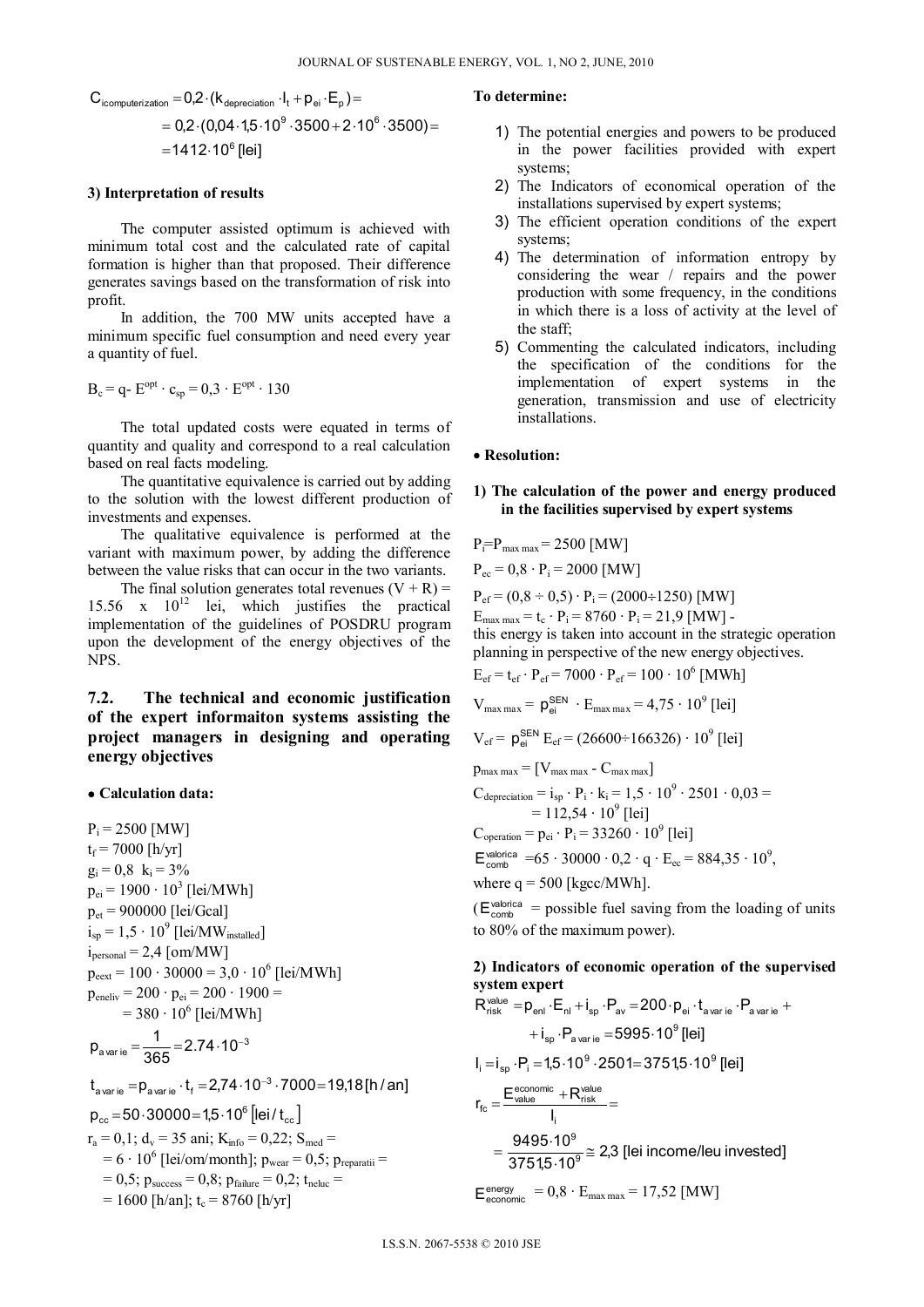$$
E_{sb} = p_{cc} \cdot E_{comb} \cdot t_f P_i =
$$
\n= 4,42 \cdot 10<sup>6</sup> \cdot 2 \cdot 10<sup>-6</sup> \cdot 7000 \cdot 2501 \cdot 10<sup>3</sup> =  
\n= 1547,62 \cdot 10<sup>6</sup> [MW]  
\n
$$
E_p = S_{med} \cdot 12 \cdot k_i \cdot i_{personal} \cdot P_i =
$$
\n= 6 \cdot 10<sub>6</sub> \cdot 12 \cdot 0,6 \cdot 2,4 \cdot 10<sup>-3</sup> \cdot 2501 \cdot 10<sup>3</sup> =  
\n= 259,3 \cdot 10<sup>6</sup> [MW]  
\n
$$
E_{si} = p_{eint} \cdot k_{info} \cdot 0,12 \cdot t_f P_i =
$$
\n= 1900 \cdot 0,22 \cdot 0,12 \cdot 7000 \cdot 2501 \cdot 10<sup>3</sup> =  
\n= 878,15 \cdot 10<sup>6</sup> [MW]  
\n
$$
E_{cplant} = E_{sb} + E_p + E_{si} = 2685,07 \cdot 106 [MW]\n
$$
E_{crelwork} = p_{ei} \cdot k_{info} \cdot c_{losses} \cdot 0,88 \cdot t_f P_i =
$$
\n= 1900 \cdot 0,22 \cdot 0,5 \cdot 0,88 \cdot 7000 \cdot 2501 \cdot 10<sup>3</sup> =  
\n= 3219,89 \cdot 10<sup>6</sup> [MW]  
\n
$$
E_{cconsumer} = 1900 \cdot 0,5 \cdot 0,2 \cdot 0,88 \cdot 7000 \cdot 2501 \cdot 103 =\n=2927,17 \cdot 106 [MW]\n
$$
E_{cc} = E_{cplant} + E_{centwork} + E_{ccossumer} = 8832,13 \cdot 106 [MW]\n
$$
C_{info} = 0,1 \cdot C_{tan} = 0,1 \cdot 33372,54 \cdot 109 = 3337,254 \cdot
$$
$$
$$
$$

### **3) The efficient operation conditions of expert systems**

 The efficient operation of expert systems has to be correlated with the application of the following actions:

- a) Starting up the cold standby units is carried out in increasing order of the empty running consumption;
- b) Upon increasing the charge, the loading is performed in order of increasing the supplementary specific consumptions;
- c) The discharge is carried out in reverse order;
- d) The starting up and shutdown should be strictly managed so that the total fuel consumption by units and power plant should be minimal;
- e) If the total consumption is minimal it means that the expected fuel saving was carried out and we managed to include the power plant among the units which contribute to covering the load curve. So, the power plant is able to meet the system requirements and be included into the order of merit which provides the minimum total consumption and the adequate quality of the energy produced and sold at competitive prices.

# **4) Calculating entropy**

# **Block diagram**

$$
p_{\text{scomb}} = \frac{(t_{\text{an}} - t_{\text{ide}})}{t_{\text{an}}} = \frac{8760 - 300}{8760} = 0,9657
$$
  
\n
$$
p_{\text{incomb}} = 1 - p_{\text{scomb}} = 1 - 0,9657 = 0,0342
$$
  
\n
$$
p_{\text{sbenzi}} = \frac{(t_{\text{an}} - t_{\text{ibt}})}{t_{\text{an}}} = \frac{8760 - 200}{8760} = 0,9771
$$

 $p_{\text{ibenzi}} = 1 - p_{\text{sbenzi}} = 1 - 0.9771 = 0.0228$  $\frac{(\mathsf{t}_{\mathsf{an}}-\mathsf{t}_{\mathsf{ilack}})}{\mathsf{t}_{\mathsf{an}}}$  =  $\frac{8760-333}{8760}$  = 0,9619 t  $p_{\text{slack}} = \frac{(t_{\text{an}} - t)}{t}$ an  $\frac{(t_{\text{an}} - t_{\text{ilack}})}{4} = \frac{8760 - 333}{2760} =$  $p<sub>ilack</sub> = 1 - p<sub>slack</sub> = 1 - 0,9619 = 0,0380$  $e_{\text{comb}} = -3.32 \cdot (p_{\text{scomb}} \cdot \log(p_{\text{scomb}})) +$  $+ p<sub>incomb</sub> \cdot log(p<sub>incomb</sub>)) = 0,2244$  $e_{bands} = -3.32 \cdot (p_{sbands} \cdot log(p_{sbands}) +$  $+ p_{inbands} \cdot log(p_{inbands})) = 0,1571$  [bits/ev]  $e_{\text{lack human resources}} = -3.32 \cdot (p_{\text{slack}} \cdot \log(p_{\text{slack}})) +$  $+ p_{\text{index}} \cdot \log(p_{\text{index}})) = 0,2319$  [bits/ev]  $e_{discharge} = e_{comb} + e_{bands} + e_{lack} + e_{discharge}$  $= 0,5996$  $\frac{8760-800}{8760} = 0,9086$  $p_{\text{step}} = \frac{(t_{\text{an}} - t_{\text{icz}})}{t_{\text{an}}}$ an  $\frac{1}{\text{step}} = \frac{(t_{\text{an}} - t_{\text{icz}})}{t} = \frac{8760 - 800}{9760} =$  $p_{\text{inrep}} = 1 - p_{\text{srep}} = 1 - 0.9086 = 0.0913$  $e_{\text{ren}} = -3.32 \cdot (p_{\text{srep}} \cdot \log(p_{\text{srep}}) + p_{\text{inrep}} \cdot \log(p_{\text{inrep}})) =$  $= 0.4398$  [bits/ev]  $e_{te} = -3.32 \cdot (p_{neuzuratg} \cdot log(p_{neuzuratg}) + p_{uzuratg} \cdot$  $\cdot \log(p_{\text{upquation}}) = 0.6089$  [bits/ev]  $e_{thermomec} = e_{rep} + e_{tg} + e_{lack}$  human resources = 1,3079  $\frac{8760-300}{8760} = 0,9657$  $p_{\text{sdesc}} = \frac{(t_{\text{an}} - t_{\text{ide}})}{t_{\text{an}}}$ an  $\frac{(t_{\text{an}} - t_{\text{ide}})}{4} = \frac{8760 - 300}{2760} =$  $p_{indesc} = 1 - p_{sdesc} = 1 - 0,9657 = 0,0342$  $\frac{8760-400}{8760} = 0,9543$ t  $p_{ssam} = \frac{(t_{an} - t_{igm})}{t}$ an  $\frac{(t_{\text{an}} - t_{\text{igm}})}{t} = \frac{8760 - 400}{2760} =$  $p_{insgm} = 1 - p_{ssgm} = 1 - 0.9543 = 0.0456$  $\frac{8760-500}{8760}$ =0,9429  $p_{\text{ssfn}} = \frac{(t_{\text{an}} - t_{\text{ifn}})}{t_{\text{an}}}$ an  $\frac{(t_{an} - t_{fin})}{t} = \frac{8760 - 500}{2760} =$  $p<sub>insfn</sub> = 1 - p<sub>ssfn</sub> = 1 - 0,9429 = 0,0570$  $e_{\text{desc}} = -3.32 \cdot [(p_{\text{sdesc}} \cdot \log(p_{\text{sdesc}}) +$  $+ p_{index} \cdot log(p_{index}) = 0.2149$  [biti/ev]  $e_{\text{som}} = -3.32 \cdot [(p_{\text{ssym}} \cdot \log(p_{\text{ssym}})] +$  $+ p_{\text{insgm}} \cdot \log(p_{\text{insgm}})$ ] = 0,2659 [biti/ev]  $e_{\rm sfn} = -3.32 \cdot [(p_{\rm sfsf} \cdot \log(p_{\rm sfsf}) + p_{\rm insf} \cdot \log(p_{\rm insf})] =$  $= 0.3175$  [biti/ev]  $e_{electric} = e_{sfn} + e_{sgn} + e_{desc} = 0,7965$  [biti/ev]  $e_{\text{totalb}} = e_{\text{discharge}} + e_{\text{thermomec}} + e_{\text{electric}} =$  $= 2,6775$  [bits/ev] By pipeline diagram:

 $\frac{8760 - 800}{8760} = 0,9086$  $p_{\text{stepcaz}} = \frac{(t_{\text{an}} - t_{\text{icz}})}{\text{an}} = \frac{8760 - 800}{8760} =$  $p_{\text{inrepcaz}} = 1 - p_{\text{srepcaz}} = 1 - 0,9086 = 0,0913$  $\frac{8760-700}{8760} = 0,9200$ an  $p_{\text{sreptg}} = \frac{(t_{\text{an}} - t_{\text{itg}})}{2R} = \frac{8760 - 700}{8760} =$  $p_{\text{inreptg}} = 1 - p_{\text{sreptg}} = 1 - 0.9200 = 0.0799$  $e_{\text{repcaz}} = -3.32 \cdot [(\mathbf{p}_{\text{srepcaz}} \cdot \log(\mathbf{p}_{\text{srepcaz}}) + \mathbf{p}_{\text{inrepcaz}} \cdot$  $\cdot$  log( $p_{\text{intercoaz}}$ )] = 0,4499 [bits/ev]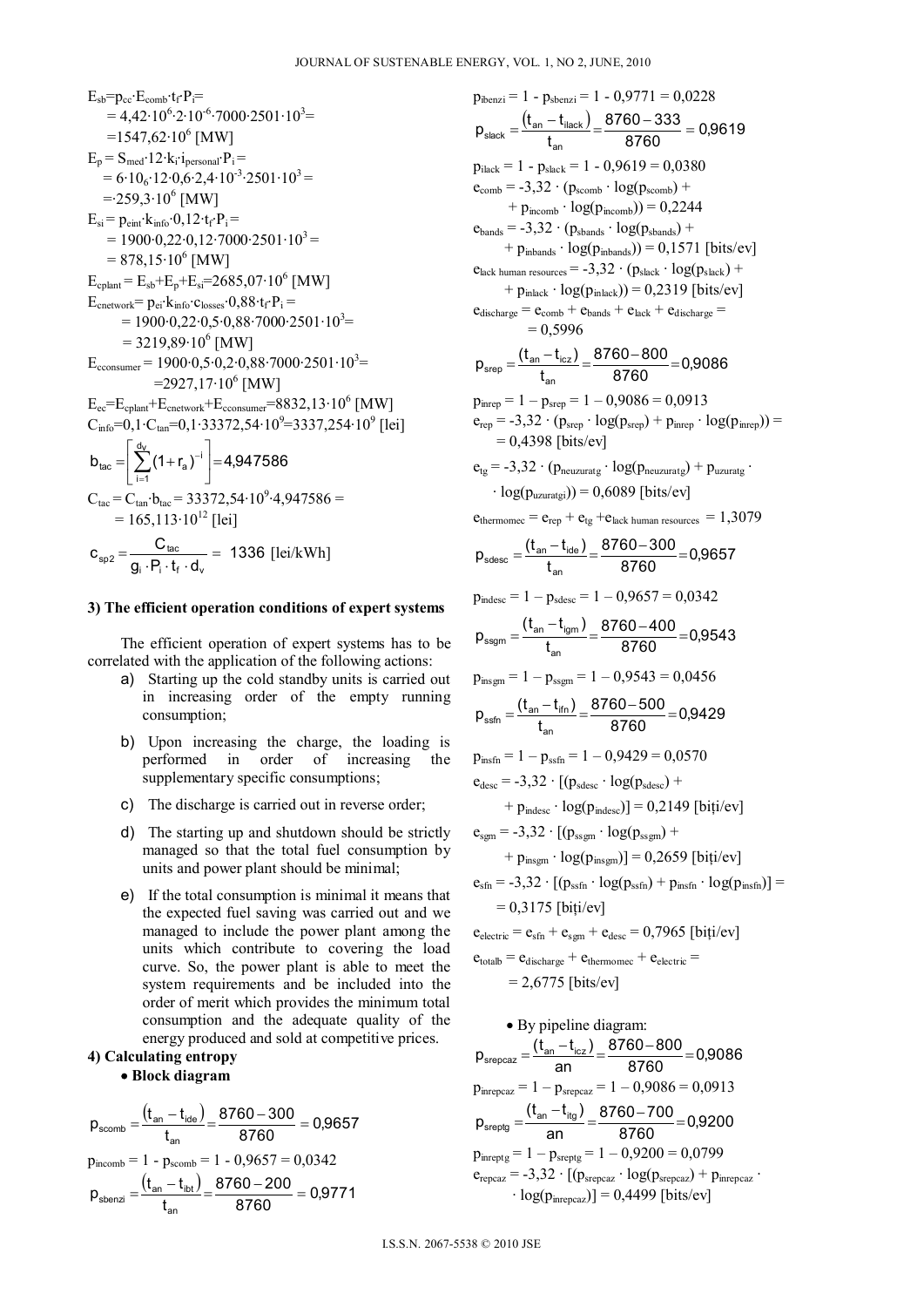$e_{reptg} = -3.32 \cdot [(p_{sreptg} \cdot log(p_{sreptg}) + p_{inreptg} \cdot$  $\cdot$  log( $p_{\text{inrestg}}$ )] = 0,4955 [bits/ev]  $e_{\text{caz}} = -3.32 \cdot [(p_{\text{neuzura}} \cdot \log(p_{\text{neuzura}}) + p_{\text{uzura}} \cdot$  $\cdot$  log( $p_{\text{uzurac}}$ )] = 0,4867 [bits/ev]  $e_{thermomec} = e_{reocaz} + e_{reptg} + e_{tg} + e_{caz} = 1,968$  [bits/ev]  $e_{\text{totalc}} = e_{\text{discharge}} + e_{\text{thermomec}} + e_{\text{electric}} =$  $= 3,3436$  [bits/ev]

# **Optimal diagram (with minimal information entropy) is the block one:**

 $e<sub>standard1</sub> = 2,0285$  $e<sub>standard</sub> = 1,4968$  $|level_1 = 1 - \frac{e_{etalon1}}{e_{totalb}} = 0,2655$ totalb  $\frac{C_{\text{etalon1}}}{2}$  $|level_2 = 1 - \frac{e_{etalon2}}{e_{totalb}} = 0,4376$ totalb  $\frac{c_{\text{etalon2}}}{2}$  =  $g_{\text{organization1}} = 1 - \text{level}_1 = 0,7345$  $g_{\text{organization2}} = 1 - \text{level}_2 = 0,5624$ \*

 Introducing expert systems is justified only where costs are lower than future earnings due to the implementation of these systems. At the NPP these systems are necesary and for ensuring a high level of reliability. The optimal entropy is 0.26, and the best degree of organization 0.73. The main indicators that favor the use of expert systems are:

 The energies and powers should be carried out in economic regimes.

 The values of the indicators of profitability justifies the design, implementation and operation of expert systems in the power production, transport and use The determination of the total income when exporting energy is carried out in determining the economic system by the technical-economic distribution of the tasks by units and power plants so that the order of merit should be carried out (minimum specific fuel consumption, correlated with the minimization of the total costs and competitive price of energy at the market should

be optimized). The expert systems implemented at the level of energy production facilities generate revenue both through the sale of energy at the level of the NPS and by the export of energy in the European interconnected supervised system.

 These savings must be greater than the costs for developing computerization, which is a source of income for the new investments required by designing and implementing neuroexpert systems.

# **7.3. Profitability of energy management in the design of the economic and financial reengineering**

## **Calculation:data**

 $P_i = 1005$  [MW],

Structure of expenses reflected in the cost of energy in the year of the analysis:

**Fuels:**  $(72 \div 30)\%$ 

- Materials:  $4.5%$
- Depreciation: 8%
- Wages: 2%
- Miscellanea: 13,5%

 The data provided in the contract of excellence for the year that follows refers to the following provisions: Increase in power production:

Decrease in specific consumption:

Increase in various expenses:

-2% Increase in the depreciation by extending the fixed funds:

 $+5%$ 

+30%

 $+10%$ Increase in labour productivity by implementing expert systems:

 $+25%$ Increase in electric power price:  $+3%$ Increase in profit:  $+10\%$ 

The costs in the reference year are  $45 \cdot 10^9$  lei. The produced and sold power is  $3.2 \cdot 10^6$  [MWh]. The subsidiary will apply next year two commercial strategies: **S1** - Selling electric power directly to existing consumers A,B,C, D without resorting to the unique consumer the NPS;

**S2** - Selling electric power through the NPS and directly to external consumers.

• Domestic electricity prices

 $p_{ei}$  = 2000 [lei / kWh] and external  $p_{ee}$  =100 [USD /kWh] with  $1 \text{ USD} = 32000 \text{ lei};$ 

 The power delivery can be ensured both at peak hour and irrespective of the consumption hour required by the buyers.

 The demands of the consumers A, B, C, D in power and energy and the required state can be followed in the table below:

| Consumer<br>states      | A                                                   | B              | C              | D            |
|-------------------------|-----------------------------------------------------|----------------|----------------|--------------|
| Electric power<br>[MWh] | $1,2 - 10^6$                                        | $1,1 - 10^6$   | $0.6 - 10^6$   | $0,3 - 10^6$ |
| Demanded power<br>[MW]  | 350                                                 | 300            | 250            | 150          |
| Imposed state           | Irrespective<br>of the<br>consumption<br>hour $i_0$ | 1 <sub>0</sub> | Peak<br>hour v | $I_0$        |

Price of not delivered energy  $p_{nl} = 200 \cdot p_{ei} = 200.000$ [lei/kWh], failure time:  $t_{av} = p_{av} \cdot t_f = t_f/365$ ,  $i_{so} = 1.5 \cdot 10^6$ [lei/kW installed], power in case of failure:  $P_{av} = 0.25$ .  $P_i, t_f$ 

#### **To determine:**

1. The structures of the tariffs applied to the NPS and the choice of prices for each strategy so that the income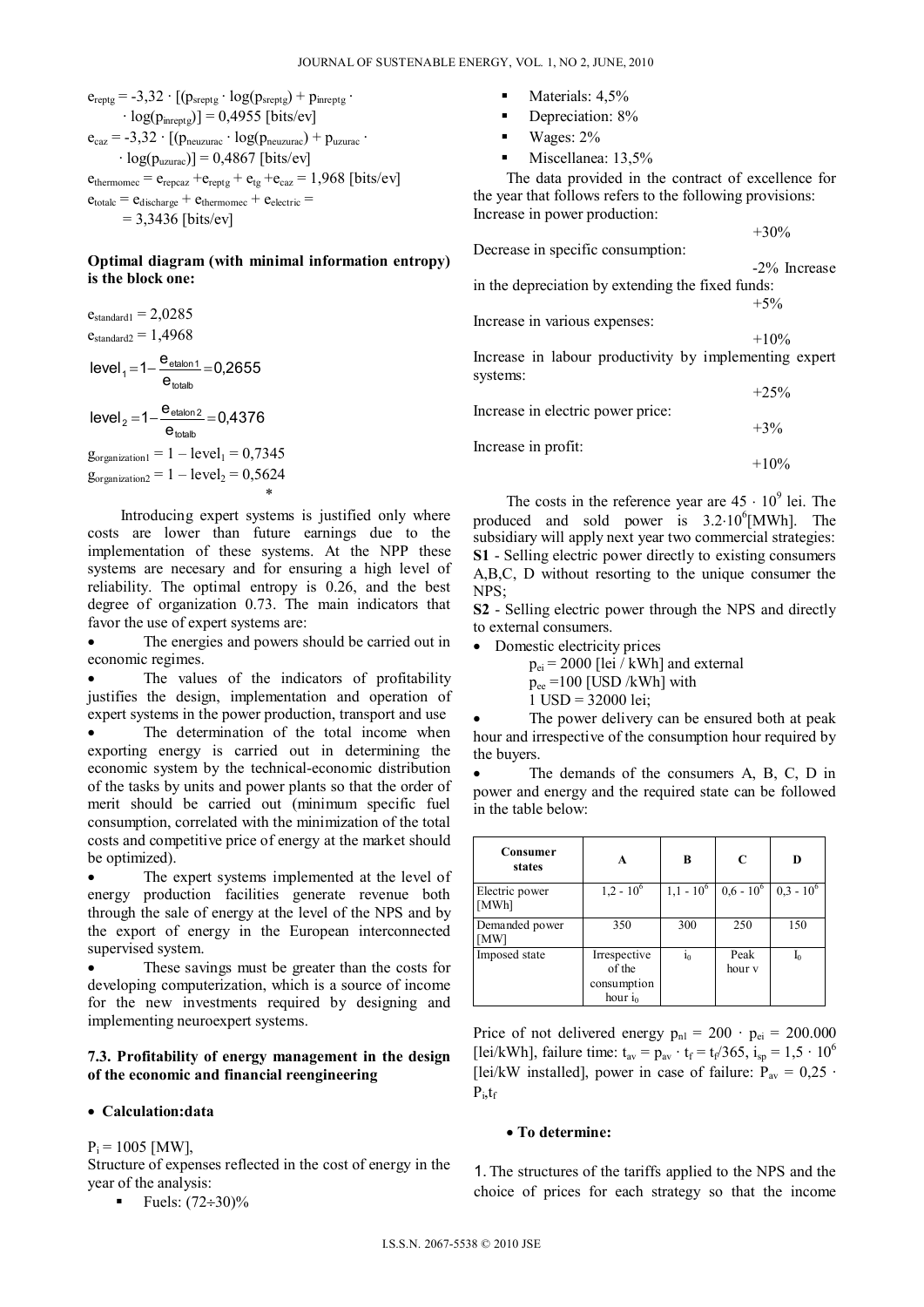should cover the risks and ensure the programmed profits.

2. The structure of the cost for electricity in the forecast year and the salary increase that staff involved in carrying out the contract of excellence may get.

3. The prices for each procedure requested by consumers (regardless of hours and peak hour of the NPS).

4. The revenues and risks such as profitability of the subsidiary should generate programmed profits.

5. Commenting on the results considering the establishing of the best economical financial development strategy of the subsidiary under analysis.

### **Resolution**

- 1. The structure of the tariffs applied in the national power system. In the NPS the following rates are used:
- $\blacksquare$  tariff (A) is the binominal type differential by voltage (HV), (MY)*,* (LV) under the form:

$$
t_{AIT}^V = \left(\frac{A_V^{IT}}{t_f} + b_V^{IT}\right), t_{AMT}^V = \left(\frac{A_V^{MT}}{t_f} + b_V^{MT}\right), t_{AJT}^V = \\ = \left(\frac{A_V^{JT}}{t_f} + b_V^{JT}\right) (Iei / kWh)
$$
  

$$
t_{AIT}^{IV} = \left(\frac{A_{IV}^{IT}}{t_f} + b_{IV}^{IT}\right), t_{AMT}^{IV} = \left(\frac{A_{IV}^{MT}}{t_f} + b_{IV}^{MT}\right), t_{AJT}^{IV} = \\ = \left(\frac{A_{IV}^{IT}}{t_f} + b_{IV}^{JT}\right) (Iei / kWh)
$$

 $\blacksquare$  tariff (B) is a differential monomial type and operates with relations of the form:

$$
t_{\text{BIT}}^V = \left(\frac{F_{\text{IT}}^V}{E_{\text{IT}}^V}\right), t_{\text{BMI}}^V = \left(\frac{F_{\text{MT}}^V}{E_{\text{MT}}^V}\right), t_{\text{BJT}}^V = \left(\frac{F_{\text{JT}}^V}{E_{\text{JT}}^V}\right) (1 \text{ei/KWh})
$$
  

$$
t_{\text{BIT}}^V = \left(\frac{F_{\text{IT}}^V}{E_{\text{IT}}^V}\right), t_{\text{BAT}}^V = \left(\frac{F_{\text{MT}}^W}{E_{\text{MT}}^W}\right), t_{\text{BJT}}^V = \left(\frac{F_{\text{JT}}^V}{E_{\text{JT}}^V}\right) (1 \text{ei/KWh})
$$

 $\blacksquare$  tariff (D) is a simple monomial and operates with relations of the form:

$$
t_{\text{CIT}} = \left(\frac{A_{\text{C}}^{\text{IT}}}{t_{\text{f}}} + b_{\text{IT}}\right), t_{\text{CMT}} = \left(\frac{A_{\text{C}}^{\text{MT}}}{t_{\text{f}}} + b_{\text{MT}}\right), t_{\text{CJT}} = \left(\frac{A_{\text{C}}^{\text{JT}}}{t_{\text{f}}} + b_{\text{JT}}\right) (\text{lei}/\text{kWh})
$$

 $\blacksquare$  tariff (E1) applies to consumers who take over the energy from the system during the day, and night, including Saturday and Sunday with the relations of the form:

$$
t_{E_{1}-Z_{1}}^{IT} = \left(\frac{F_{E_{1}-Z_{1}}^{IT}}{E_{IT-Z_{1}}}\right), t_{E_{1}-Z_{1}}^{MT} = \left(\frac{F_{E_{1}-Z_{1}}^{MT}}{E_{MT-Z_{1}}}\right), t_{E_{1}-Z_{1}}^{UT} = \newline = \left(\frac{F_{E_{1}-Z_{1}}^{JT}}{E_{JT-Z_{1}}}\right) (lei/kWh) \newline t_{E_{1}-N}^{IT} = \left(\frac{F_{E_{1}-N}^{IT}}{E_{LT-N}}\right), t_{E_{1}-N}^{UT} = \left(\frac{F_{E_{1}-N}^{MT}}{E_{MT-N}}\right), t_{E_{1}-N}^{UT} = \newline
$$

 $\frac{F_{E_1-N}^{J_1}}{F_{J_1-N}}$  (lei/kWh)

 $\bigg)$ 

 $\left( \right)$ 

 $JT-N$  $\frac{E_1-N}{E_1-N}$ 

Ξ -

 $\overline{\phantom{a}}$  $\overline{\phantom{0}}$ 

ſ  $\equiv$ 

 $\blacksquare$  tariff (E2) applies to consumers who take over the energy from the system during the day, and night, except for Saturday and Sunday:

$$
t_{E_2-Z_1}^{IT} = \left(\frac{F_{E_2-Z_1}^{IT}}{E_{iT-Z_1}}\right), t_{E_2-Z_1}^{MT} = \left(\frac{F_{E_2-Z_1}^{MT}}{E_{MT-Z_1}}\right), t_{E_2-Z_1}^{UT} =
$$
\n
$$
= \left(\frac{F_{E_2-Z_1}^{LT}}{E_{JT-Z_1}}\right) (lei/kWh)
$$
\n
$$
t_{E_2-N}^{IT} = \left(\frac{F_{E_2-N}^{IT}}{E_{iT-N}}\right), t_{E_2-N}^{MT} = \left(\frac{F_{E_2-N}^{MT}}{E_{MT-N}}\right), t_{E_2-N}^{UT} =
$$
\n
$$
= \left(\frac{F_{E_2-N}^{UT}}{E_{JT-N}}\right) (lei/kWh)
$$

**Tariff** (A) comprises variant (A2) as the differential binomial by voltages and different durations of use for the maximum power:

$$
\begin{aligned} t_{A_2}^{\text{ITV}} =& \left( \frac{A_{A_2}^{\text{ITV}}}{t_{r_v}} + b_{A_2}^{\text{ITV}} \right), \, t_{A_2}^{\text{MTV}} = & \left( \frac{A_{A_2}^{\text{MTV}}} {t_{r_v}} + b_{A_2}^{\text{MTV}} \right), \, t_{A_2}^{\text{ITV}} = \\ =& \left( \frac{A_{A_2}^{\text{JTV}}}{t_{r_v}} + b_{A_2}^{\text{JTV}} \right) \left( \text{lei}/\text{kWh} \right) \\ t_{A_2}^{\text{ITV}} =& \left( \frac{A_{A_2}^{\text{ITV}}}{t_{r_{IV}}} + b_{A_2}^{\text{ITV}} \right), \, t_{A_2}^{\text{MTIV}} = & \left( \frac{A_{A_2}^{\text{MTIV}}} {t_{r_{IV}}} + b_{A_2}^{\text{MTIV}} \right), \, t_{A_2}^{\text{UTV}} = \\ =& \left( \frac{A_{A_2}^{\text{JTV}}} {t_{r_{IV}}} + b_{A_2}^{\text{JTV}} \right) \left( \text{lei}/\text{kWh} \right) \end{aligned}
$$

 $\blacksquare$  The binomial differential tariff (A33) is optional and applies to the hourly areas and durations of peak power use by the mathematical relations of the form:

$$
\begin{aligned} t_{\text{A}_{33} \text{ short use times}}^{\text{IMJ (peak)}}=&\left(\frac{A_{\text{A}_{33}}^{\text{IMJ}}}{t_{\text{func}}}\!+\!b_{\text{A}_{33}}^{\text{IMJ}}\right)\!\left(\text{lei}/\text{kWh}\right)\,; \\ t_{\text{A}_{33}\text{ rated hours}}^{\text{IMJ (peak)}}=&\left(\frac{A_{\text{A}_{33}}^{\text{IMJ}}}{t_{\text{rated hours}}}\!+\!b_{\text{A}_{33}}^{\text{IMJ}}\right)\!\left(\text{lei}/\text{kWh}\right)\,; \end{aligned}
$$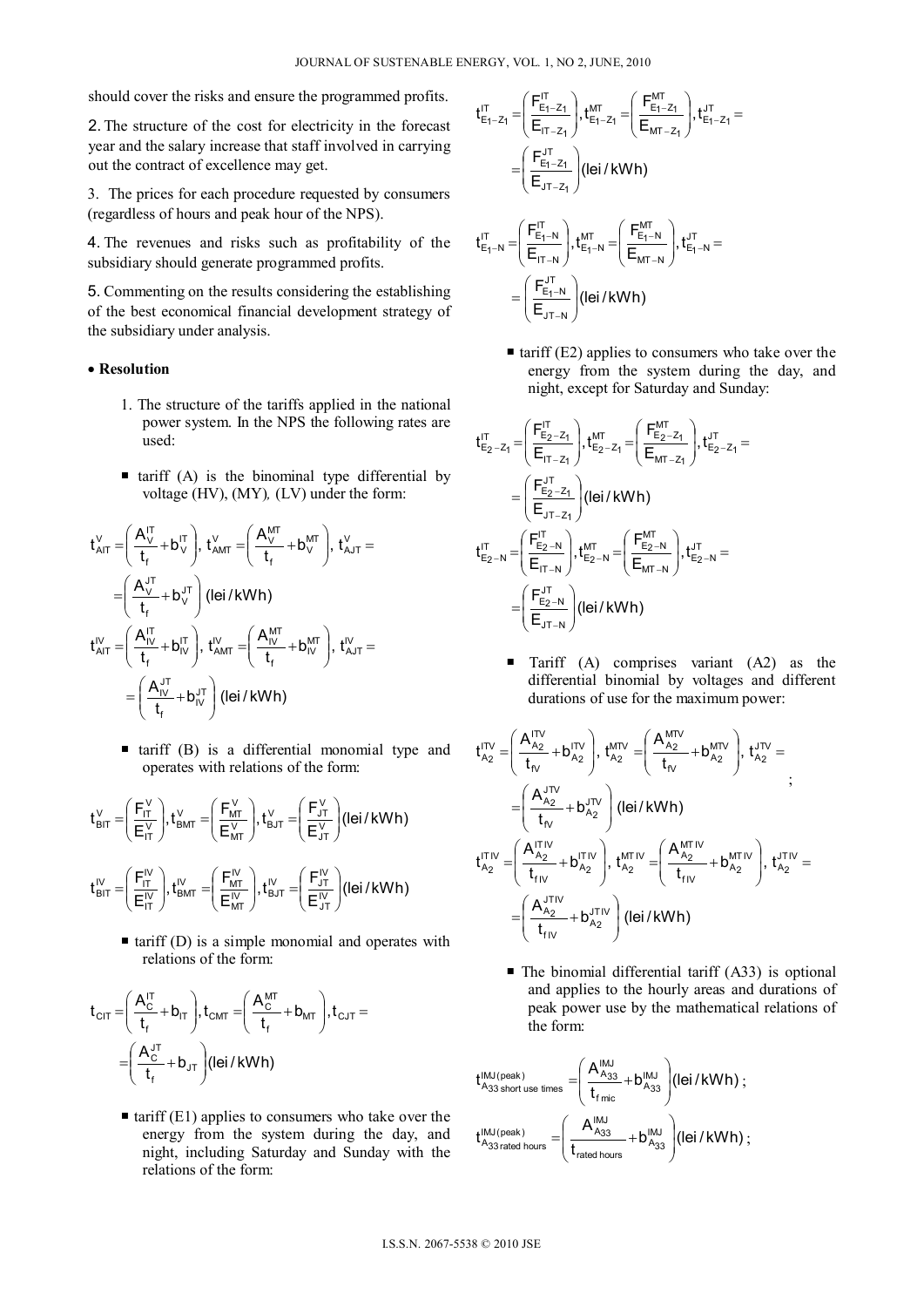$$
\begin{aligned} t_{A_{33\,dip\,hours}}^{\text{IMJ(peak)}}=&\Bigg(\frac{A_{A_{33}}^{\text{IMJ}}}{t_{\text{fdip\,hours}}}+b_{A_{33}}^{\text{IMJ}}\Bigg)(lei/kWh)\,;\\ t_{A_{33\,daverage\ use\ times}}^{\text{IMJ(peak)}}=&\Bigg(\frac{A_{A_{33}}^{\text{IMJ}}}{t_{\text{fDM}}}+b_{A_{33}}^{\text{IMJ}}\Bigg)(lei/kWh)\\ t_{A_{33\,long\ use\ times}}^{\text{IMJ(peak)}}=&\Bigg(\frac{A_{A_{33}}^{\text{IMJ}}}{t_{\text{fbig}}}+b_{A_{33}}^{\text{IMJ}}\Bigg)(lei/kWh)\end{aligned}
$$

 The special tariffs resort to the leveled costs and marginal costs and are applied taking into account the following relations for calculation:

$$
t_{s}^{COP} = \frac{F_{COP}}{E_{CON}} =
$$
\n
$$
= \frac{[C_{DD} - C_{CC} - C_{PR} - C_{PE} - C_{AE} - C_{DC}]}{t_f \cdot P_f} (lei / kWh)
$$
\n
$$
t_{\text{marginale}}^{COP} = \frac{\text{increased costs}}{\text{increased production by ao unit}} (lei / kWh).
$$

**2. The structure of the energy cost for the following year looks like this:** 

$$
C_{\text{fuel}} = 72\% \cdot 1,3 \cdot 0,98k_{t} = 91,7 \cdot k_{t} = 91,7
$$
  
\n
$$
C_{\text{various materials}} \Rightarrow 4,5 \cdot 1,3 \ k_{t} \Rightarrow 5,85 \ k_{t} \Rightarrow 5,85
$$
  
\n
$$
C_{\text{deprecision}} \Rightarrow 8\% \cdot 1,05 \ k_{t} \Rightarrow 8,4 \ k_{t} \Rightarrow 8,4
$$
  
\n
$$
C_{\text{wages}} \Rightarrow 2 \cdot 1,30/1,25 \ (1 + c_{s})k_{t} \Rightarrow
$$
  
\n
$$
\Rightarrow 2,40 \ k_{t} + 2,40 \ c_{s} \Rightarrow 2,4 + 2,4 \ c_{s}
$$
  
\n
$$
C_{\text{various}} \Rightarrow 13,5 \cdot 1,1 \ k_{t} \Rightarrow 14,85 \ k_{t} \Rightarrow 14,85
$$
  
\n
$$
123,2 + 2,4 \ c_{s}
$$

 Relating the new structure to the produciton of next year results c<sub>s</sub> (higher wages).

$$
R_t \Rightarrow \frac{123,2\% - 2,4c_s\%}{1,3\%} = 94\% \Rightarrow c_{s1} = \frac{123,2 - 122,2}{2,4} = \frac{1}{2,4} = 0,42 = 42\%
$$

 So the annual salary increase may be 42% if the management contract provisions are met.

 The electric power prices demanded by consumers are determined as follows:

$$
p_{mB} = \left(\frac{A \cdot P}{E} + b\right) [lei/kWh]; \quad A = \frac{C_{\text{fixe}}}{P_{\text{f}}} [lei/kW];
$$

 $b = C_{\text{variable}}/E_{\text{vanduta}}$  [lei/kWh]. where:

$$
A = \frac{0.28 \cdot C_{tan}}{P_f} = \frac{0.28 \cdot 45 \cdot 10^9}{1005 \cdot 10^3} [\text{lei/kW}];
$$
  
= power tax  

$$
b = \frac{0.72 \cdot C_{tan}}{E_p} = \frac{0.72 \cdot 45 \cdot 10^9}{3.2 \cdot 10^9} [\text{lei/kW}];
$$
  
= energy tax

$$
p_{mA} = \left(\frac{A_{i0}^{A} \cdot P_{A}}{E_{A}} + b_{i0A}\right) = 900 \text{ [lei /kWh]};
$$
\n
$$
p_{mB} = \left(\frac{A_{i0}^{B} \cdot P_{B}}{E_{B}} + b_{i0B}\right) = 910 \text{ [lei /kWh]};
$$
\n
$$
p_{mC} = \left(\frac{A_{i0}^{C} \cdot P_{C}}{E_{C}} + b_{i0C}\right) = 1000 \text{ [lei /kWh]};
$$
\n
$$
p_{mD} = \left(\frac{A_{i0}^{D} \cdot P_{D}}{E_{BD}} + b_{i0D}\right) = 840 \text{ [lei /kWh]};
$$

### **4. The revenues and risks related to the energy subsidiary**

 The revenue from the power plant and the power system based on the export of electricity is calculated as follows

$$
V_{\text{CET}} = (p_{\text{ee}} - p_{\text{ei}}^{\text{CET}})E_{\text{vanduta}} =
$$
  
= (100.34000.10<sup>-3</sup> - 900).3,2.10<sup>9</sup> =  
= 2500.3,2.10<sup>9</sup> [lei / yr],  

$$
V_{\text{SENI}} = (p_{\text{ee}} - p_{\text{ei}}^{\text{SEN}})E_{\text{vanduta}} =
$$
  
= (34000 - 2000).3,2.10<sup>9</sup> =  
= 1400.3,2.10<sup>9</sup> [lei / yr].

 The direct export without intermediate is more advantageous, even if the  $(4 \div 6)$  USD / MWh fee is paid for transport and supply-ditribution.

 The net income carried out when the power plant is directly involved in export has the value:

 $V_{\text{max}}^{\text{net}} = (1500 - 840) \cdot 3.2 \cdot 10^9$  [lei/yr], iar

 $V_{\text{min}}^{\text{net}} = (1300 - 1000) \cdot 3.2 \cdot 10^9$  [lei/yr].

 In this context the economic and commercial activities become profitable if they cover the total risks (economic, technical, financial on the production competitive market relationship).

$$
\begin{aligned} R_{\text{total risk}} = & p_{\text{enl}} \cdot E_{\text{nl}} + i_{\text{sp}} \cdot P_{\text{av}} = \\ = & (200 p_{\text{ei}} \cdot \frac{t_{\text{f}}}{365} + i_{\text{sp}}) \frac{P_{\text{i}}}{4} \prec V_{\text{net min im}} \end{aligned}
$$

# **5. The analysis of the calculation results of the profitability of the energy subsidiary leads to the following findings:**

- The tariffs applied in the NPS have to be correlated to those practised at the level of European energy sector in order to even the differences with a view to speeding up the total interconnection of the Romanian system with that of the European Union.
- The annual salary increase can be ensured especially from applying and carrying out the contract of excellence.